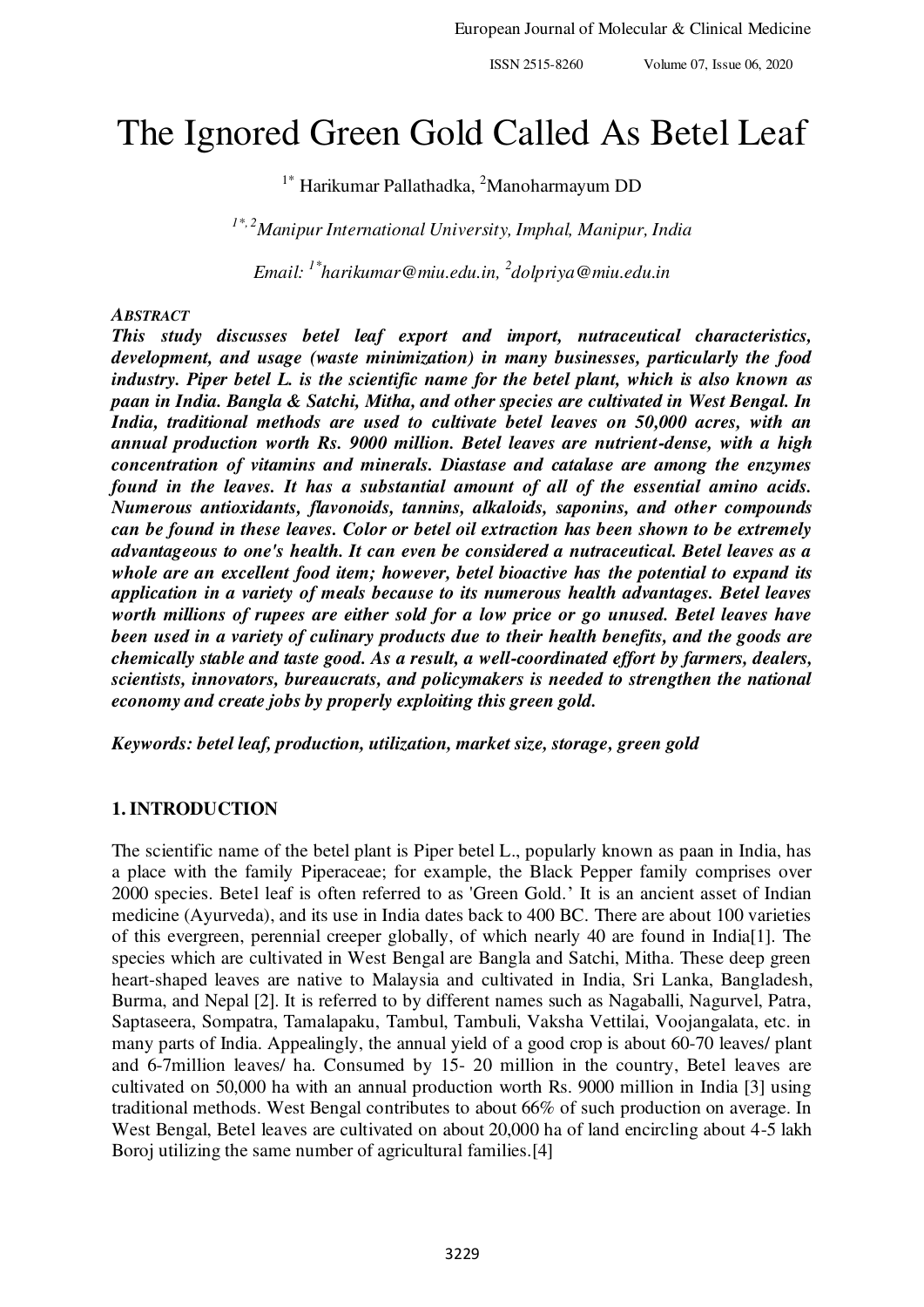Following the report by IIT Kharagpur, 30% contribution to the total production of West Bengal is made from the Midnapore District of the state. From ancient times, Betel leaves are renowned for acting as stimulus- carminative and astringent. These leaves are a rich wellspring of numerous antioxidants viz. flavonoids, terpenoids, tannins, alkaloids, saponins, and so forth. They are generally known to be helpful for the treatment of different ailments like abscesses and boils, bad breath, conjunctivitis, hysteria, itches, leucorrhoea, mastitis, mastoiditis, migraine, obstruction, otorrhoea, ringworm, and so forth [5]. Pharmacological impacts of betel chewing incorporate the bountiful flow of spit, impermanent dulled of taste discernment, incitement of muscular and mental efficiency. Further, the essential oil contained in the betel leaves possesses antibacterial, anti-protozoan, antiviral, and antifungal properties. Along with these, the oil kills or inhibits the development of horrendous microorganisms causing typhoid, cholera, tuberculosis, and so on that need legitimate assessment and exploitation. The chewing of betel leaves produces a feeling of prosperity, expanded vigilance, perspiring, salivation, hot sensation, and energetic feeling with exaltation. Further, the leaves are exceptionally nutritive and contain a considerable measure of nutrients and minerals (Table 1). So, six leaves with a bit of slaked lime are said to be comparable to around 300 ml of dairy animals milk, especially for nutrient and mineral nutrition. Aside from arginine, lysine, and histidine which are found only in traces, the leaves contain a considerable measure of all the essential amino acids along with the enzymes diastase and catalase [6]. This paper sheds light on export & import, nutraceuticals, properties of betel leaves, the present and future trends in food applications, and says that the development and utilization of betel leaves should be expanded to fix the sickness.

#### *Chemical Composition:*

Flautist betel leaf has been depicted to have piperonal-A, piperonal-B, methyl flute player betol, and they likewise have been isolated. Flautist betel leaves have a fundamental oil making out of terpinene-4-ol, safrole, allyl pyrocatechol monoacetate, eugenol acetic acid derivation, eugenol, hydroxyl chavicol, flautist betol, and the betel oil contains cadinene carvacrol, allyl catechol, chavicol, p-cymene, chavibetol, caryophyllene, cineole which is more, estragole as the significant segments.

#### *Phytochemicals:*

Flute player betel contains a wide assortment of organically dynamic mixes whose focus relies upon the assortment of the plant, season, and atmosphere. Substance synthesis of essential oil comprises safrole present in the leaf, tail, stem, root also, ß-phellandrene present in the natural product. The presence of hydroxychavicol acetic acid derivation, allylpyrocatechol piper betel, isoeugenol, stearic corrosive, methyl eugenol, carvacrol, anethole, alkaloids, saponin, tannin, steroids, polyphenol, and different mixes are additionally found in Piper betel. The smell of betel leaf is because of essential oils, comprising phenols and terpenes12. The dynamic element of flute player betel oil, which is gotten from the leaves, is essential for allyl benzene mixes, chavibetol, chavicol, estragole, eugenol methyl eugenol, and hydroxyl catechol.

#### *PRODUCTION*

Somewhere in the range of 40 of the 100-odd varieties of betel leaf found globally are developed in India. Over 25,000 million leaves are produced each year on 40,000 ha of farms across the country, except a couple of northern and northeastern states. The initial speculation of betel leaf cultivation, including developing an artificial rectangular structure (Bereja), might associate with Rs. 1-2 Lakhs/ha at the minimum during the principal year may come down to about Rs. 0.5-0.6 Lakhs/ha in the ensuing years and the minimum net benefit of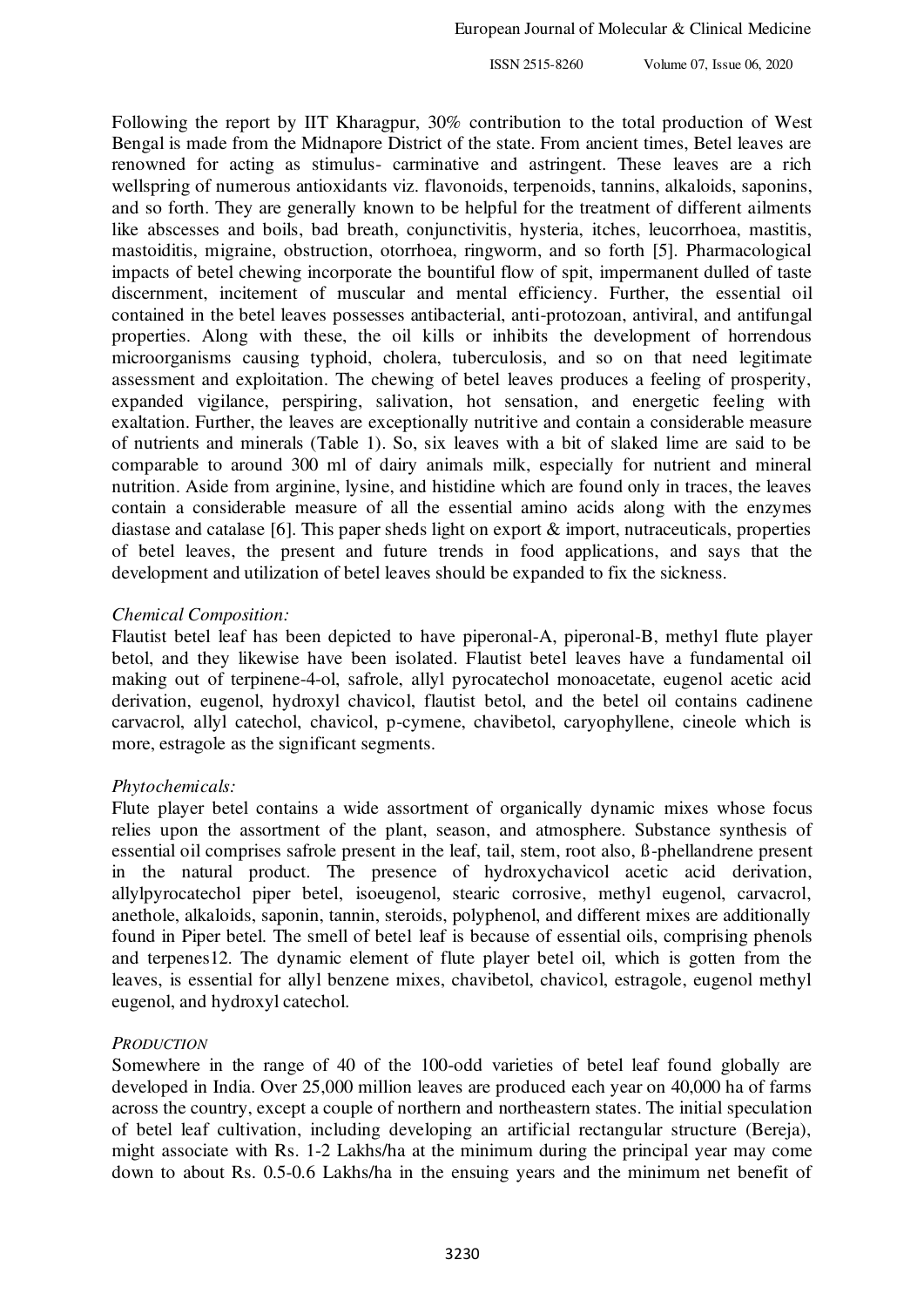rupees of 0.5-1.0 Lakhs/ha/year or more up to Rs. 5 Lakhs/ha/year is not an unexpected incentive from a well-established betel leaves plantation. These figures may differ because of a few variables like the location of the farm, agro-climatic condition, variety of betel leaves, current demand and supply, kind of season, variety in the cost of the leaves in the market, inflation, and so forth. Such alternations in the betel leaves costs in the market may dishearten farmers from going for betel leaf farming. This can be survived and safeguarded effectively by developing a very much controlled market framework pertinent to the yield. Paan products have a penetration of more than 16.8% in India, almost equally distributed in rural and urban areas.

#### *CLIMATIC REQUIREMENTS*

Heat and humidity, high precipitation, and an obscure spot are best for the fiery development of the betel vine. Although betel is a sun-loving plant it, however, delivers better quality leaves in the wet zone and the intermediate zones instead of in the arid zones. Significant shade levels and irrigation systems are fundamental for the effective development of the yield. Hot, dry winds are harmful and hinder the development of plants.

#### *Planting Season:*

Planting season in various Betel Leaves developing states are as per the following.

## SEASON OF PLANTATION IN DIFFERENT STATES

- 1. Assam: April to May and August to September.
- 2. Andhra Pradesh: September to October.
- 3. Bihar: May to July and September.
- 4. Karnataka: July to August.
- 5. Maharashtra: July to August and October to November.
- 6. Madhya Pradesh: January to March and September to November.<br>7. Odisha: May to June and September to November.
- 7. Odisha: May to June and September to November.
- 8. West Bengal: June to July and September to October.

#### *Soil Requirements:*

Soil containing a good amount of organic matter (for example, C/N ratio) and sewage framework is most appropriate for betel plant development. Betel vine, in any case, can be cultivated on various kinds of soils, for example, heavy clayey topsoil and sandy, loamy soils.

# *Soil Preparation:*

The soil ought to be arranged well by 4–5 ploughings, and land ought to be raised by 5–10cm from the adjacent territories, giving an appropriate angle on the two sides for quick drainage. Afterwards, field beds of appropriate size (15cm high and 30cm expansive) are arranged. Before planting the cuttings, the soil ought to be disinfected thoroughly.

#### *Soil Sterilization:*

During the blistering summer months (March-May), when the soil temperature rises adequately, the soil is covered utilizing a polyethene sheet to destroy the inoculum of soilborne microbes. For new estates, utilization of Carbofuran 3G @ 1.5 kg/ha or neem cake (0.5 tons/ha) and Carbofuran (0.75kg/ha) is likewise prescribed to limit the initial soil nematode population. However, Carbofuran ought not to be recommended in established gardens at any stage on the grounds. A safe waiting period of 65–70 days is required for the application and harvesting of leaves.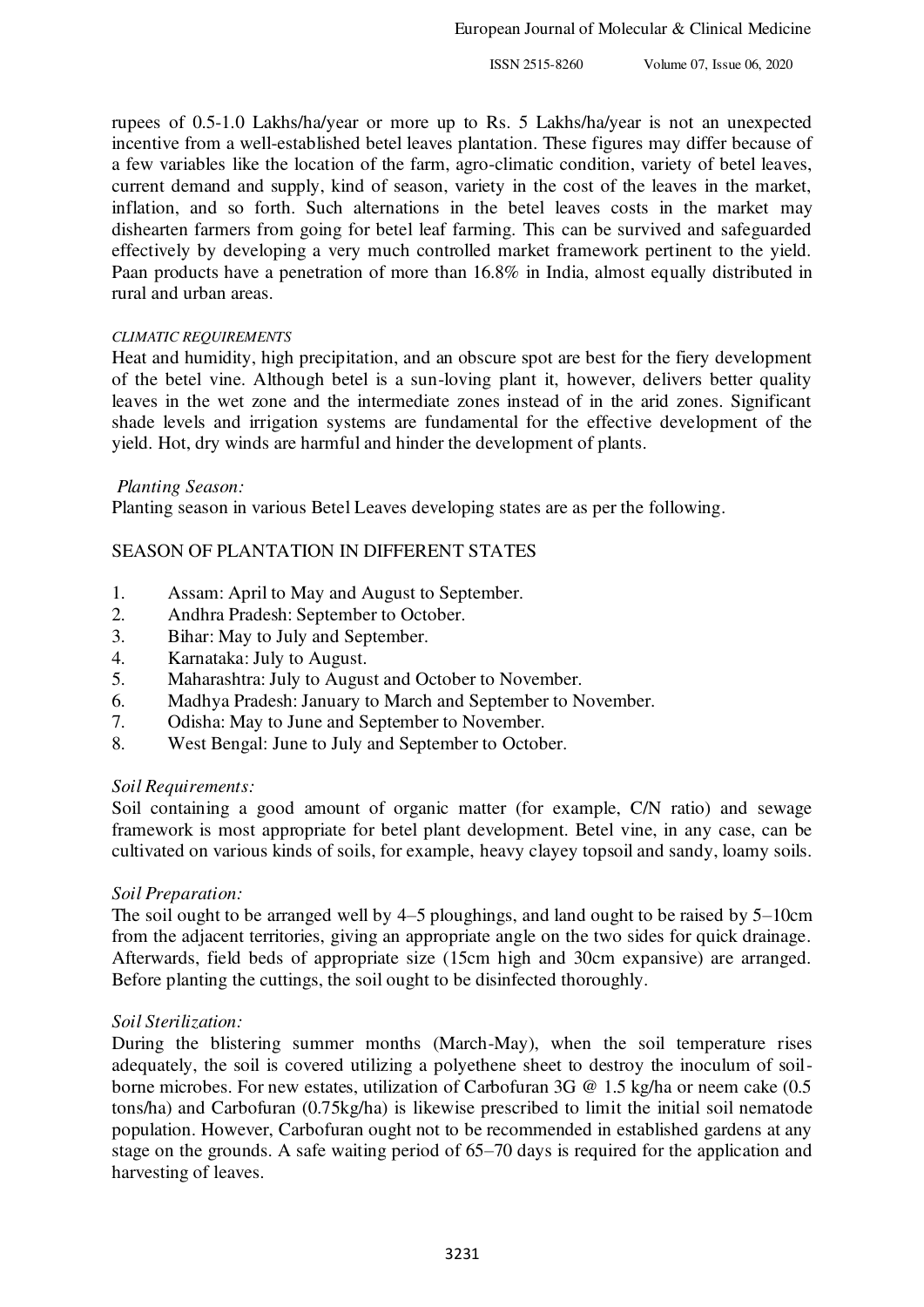#### *Propagation:*

Stem cuttings having 3-5 nodes are utilized for propagation, and these are planted so that 2-3 nodes are buried under the soil. A solitary node cutting with a mother leaf is likewise planted. Cuttings of the apical and centre parts of the plant are utilized for planting. The betel plant is to be planted 4-5 months earlier. The seed rate per hectare of land ought to be 1,20,000 – 1,60,000.[7]

#### *WASTAGE SCENARIO OF BETEL LEAVES:*

The betel vine is cultivated generally in South and Southeast Asia, from Pakistan [8] to Papua New Guinea.[9][10] It needs a viable tree or a long pole for support. Well-drained fertile soil is a necessity for its growth. Waterlogged, saline and alkaline soils are unacceptable for their cultivation [11]. Being extremely perishable, betel leaves produce a significant amount of wastage if they are not stored appropriately due to dehydration, fungal infection, and dechlorophyllin. A post-harvest loss which ranges between 35% to 70%, is caused during transport and storage [12]. Sukanta K. Sen et al. [13] studied the anti-microbial activity of betel leaf agro-waste.

## *Minimization of Waste:*

In his paper, Guha [14] has brought to the front that endeavours have been made to limit the wastage of leaves by chemical treatments, manipulating storage temperature, adopting better packaging materials and strategies [15]. Guha has additionally brought up that such wastage may likewise be limited by extracting essential oil from unsold, loaded-up leaves. He found that Mitha, Bangla, and Sanchi varieties of leaves contained 2.0%. 1.7% and 0.8% essential oil, of which the prime ingredient was eugenol (which is a colourless or pale yellow liquid compound present in the oil of cloves and other essential oils and used in perfumery) which framed 29% of essential oil [16]. Likewise, when the leaves are utilized, their petioles are eliminated, and they are transferred to waste hectare with an annual production of worth around Rs. 9000 million in India. (Mazumder et al., Fresh dark green leaves of betel vine (Piper betel L.), popularly known as Paan in India, are utilized for chewing alongside numerous different types of ingredients, principally for mouth refreshing, gastrointestinal, and stimulating impacts. India is the largest producer of betel leaf globally, delivering a harvest of about Rs. 9,000 million consistently on around 700,000 "Borozes" (little huts wherein plants are filled in rural territories).

More than 10 % of the production of betel leaves are found to be in excess and are exposed to wastage every year, especially during the monsoon season. This demands the advancement of a suitable rural innovation in technology for limiting wastage.

Taking into account of the above discussion, endeavors were made for the extraction of the essential oil from five significant varieties of betel leaves with the aid of a Betel leaf oil extractor. The outcomes demonstrate that the average oil content in the Bangla varieties was 1.7 %, and in the Mitha varieties, it was 2.0 %, though, in the Sanchi varieties, it was just 0.8 % on a dry weight basis. This oil, which is a significant ingredient for imparting specific fragrance and medicinal properties to the betel leaves, can be stored for over three years. The oil has a multidimensional expected use in the cottage industry for manufacturing various commercial items like medication, Gutkha (chewable mouth purifier), incense sticks, fragrant and seasoning agent, etc. Establishment of the rural industry to extract essential oil from betel leaves at an exceptionally sensible initial investment of Rs. 10,000-20,000/ - alongside the reasonable "Borozes" is imagined to limit the wastage of surplus betel leaves and expand the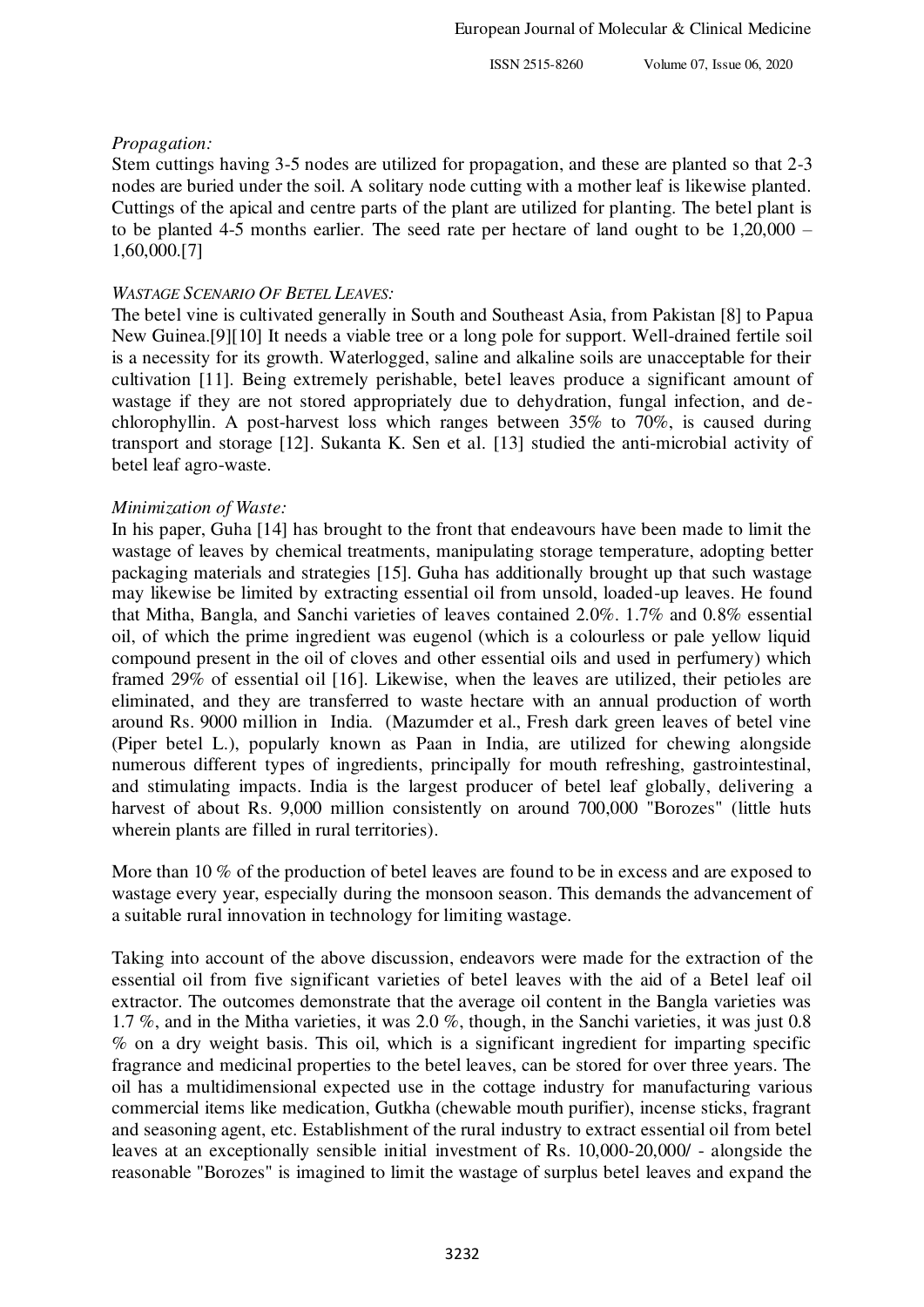agricultural and industrial eItmisplaoyment opportunities in India's betel leaf developing zones and different nations.[17]

#### *BETEL LEAVES EXPORT FROM INDIA:*

In 2019-20 India exported 10,386.52 MT of Betel Leaves to the world for the value of Rs.37.60 crores/ 5.22 USD Millions. In October 2019, the total export value of Betel Leaves was 0.46 USD Million. Bangladesh(0.29 USD Million), Sri Lanka(0.08 USD Million), Australia(0.04 USD Million), Malaysia(0.03 USD Million), Canada(0.01 USD Million), Saudi Arabia(0.01 USD Million) are the major countries where Betel Leaves is exported from India in October 2019. In 2018 Betel Leaves information was accounted for at 277.392 INR mn. This records a diminishing from the past number of 451.357 INR mn for 2017. The betel leaves information is refreshed yearly, averaging 83.772 INR mn from March 2004 to 2018. The information reached a new high of 470.348 INR mn in 2016 and a record low of 30.635 INR mn in 2006. While computing the percent distinction for betel leaves from India over 10 years, there is an expansion of 341.45% from 2009 to 2018. The fare esteem reflects 7.53% from 2014 to 2018, and from 2017 to 2018, the estimation of Indian Betel Leaves sends out went 56.41% more noteworthy.

Over 1.5 million farmers involved in the betel leaves the business in Bengal. More than one lakh families are assessed to be engaged with betel leaf development in Purba Medinipur. In South 24 Parganas, almost 40,000 families are included. This cultivating is additionally stylish, to a shifting degree, in the Paschim Medinipur, Hooghly, Nadia, Bankura, Jalpaiguri, Cooch Behar, Murshidabad, and Uttar Dinajpur locale of the state. As indicated by PBRPS secretary Pal, more than four lakh individuals are legitimately or implied subject to this movement in West Bengal. The famous assortments are Mitha, Bangla, Sanchi, Kali Bangla, and Simurali Bangla. In 2018-19, sends out remained at 13,195.43 tons esteemed at Rs 46.75crore. According to the official information, betel leaves trades multiplied in a long time from about 3.4 million dollars in 2011-12 to nearly 46.8 million dollars in 2015-16. The fare objections additionally expanded from 22 nations to 36 nations during the period. PETRAPOLE ROAD, KOLKATA AIR CARGO, BOMBAY AIR CARGO are the essential ports in India from where Betel Leaves is being sent out.[18]

#### *Betel Leaves Import To India:*

India has imported Betel Leaves items worth 0.72 USD Million in the most recent 10 years. In this span, 2015 was the year when India imported Betel Leaves items with 0.72 USD Million import esteem; the most minimal incentive for Betel Leaves import to India was recorded at 0.0 USD Million in 2009.

In the most recent year, 2018, the total import of Betel Leaves in India was USD Million, and Thailand (0.0 USD Million) were the primary sending out countries for Betel Leaves to India. While figuring the percent change for Betel Leaves import in India, there is an expansion of 341.45% from 2009 to 2018 over 10 years. Further, the import an incentive for Betel Leaves mirrors a 7.53% in the course of the most recent long term time frame, from 2014 to 2018, when the Indian imports of Betel Leaves were worth 6.24 USD Million. Additionally, the estimation of Betel Leaves import to Indian went 56.41% more prominent for the most the recent year 2017 - 2018.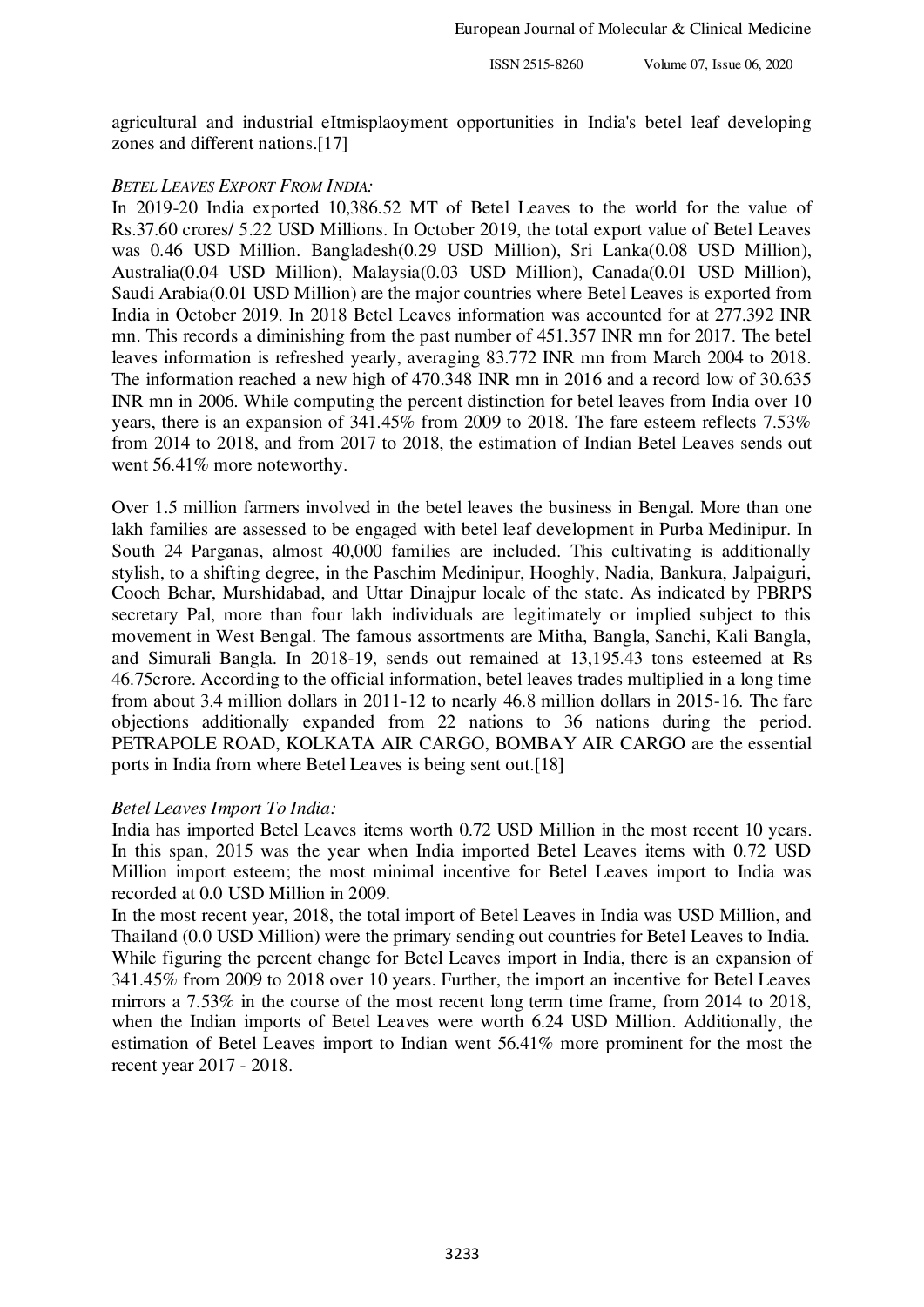## *COMMON INFESTATION OF BETEL LEAVES:*

*Sclerotium footrot and wither* 

Common organism: Sclerotium rolfsii

Side Effects:

All phases of the plant are vulnerable to illness. The disease begins at the collar area related to whitish cottony mycelium on the stem and roots. The stem partition shows spoiling tissues for the purpose of assault, and the plants show dropping of leaves and kick the bucket.

Treatment:

1. Removal and devastation of the influenced plants alongside the roots and ought to be scorched. 2.Apply mustard cake or farmstead compost to the soil. 3. Drench the dirt with Carbendazim.0.1%

# *Footrot or Leaf rot or shrink*

Common Organism: Phytophthora parasitica var. piperina

Side effects

Plants are tainted at all the phases of yield development. At first, side effects are related to abrupt shrivelling. Yellowing and hanging of the leaves from the tip downwards are seen on the influenced plants. The leaves become dull because of a loss of radiance. The influenced plants evaporate within 2 or 3 days. Stems become earthy coloured, fragile, and dry as a stick. The lower segment of the stem close to the dirt level presents unpredictable dark injuries. Later sick internodes become delicate and go through "wet rot", a foul emanating fishy scent. The underlying foundations of the tainted plants additionally show decaying. In the youthful yield, the parasite produces "Leaf rot" manifestations. The leaves inside the 2-3 feet tallness of the plant show the leaf decay manifestation.

# Treatment

1. Soak the seed plants in Streptocycline\* 500 mg/L + Bordeaux mixture \*0.05% answer for 30 minutes.

2. Collect and demolish the tainted plants and leaves.

3. Regulate the water system during the cold climate time frame.

4. Drench the dirt with 0.5 percent Bordeaux blend at 500 ml/slope during the cool climate period (October-January) at month-to-month stretches.

# *Bacterial leaf spot or stem decay*

Common organism: Xanthomonas campestris pv. betlicola Side effects:

The illness starts as minuscule, earthy-coloured water splashed spots on the leaves encompassed by a yellow corona, which grow later and get necrotic and rakish, generally bound to interveinal regions. Under ideal conditions, contamination spreads to the stem causing the darkening of hubs and multi-purpose locale eventually prompts the shrinking and drying of plants. Finally, the tainted leaves lose their gloss, turn yellow, show shrivelling and tumble off.

# Treatment:

1. Remove and consume the contaminated plants and stubbles in the field.

2. Regulate the water system during the chilly climate season.

3. Spray Streptocycline\* 400g/L +Bordeaux mixture\* 0.25 % at 20 days stretches, subsequent to culling the leaves.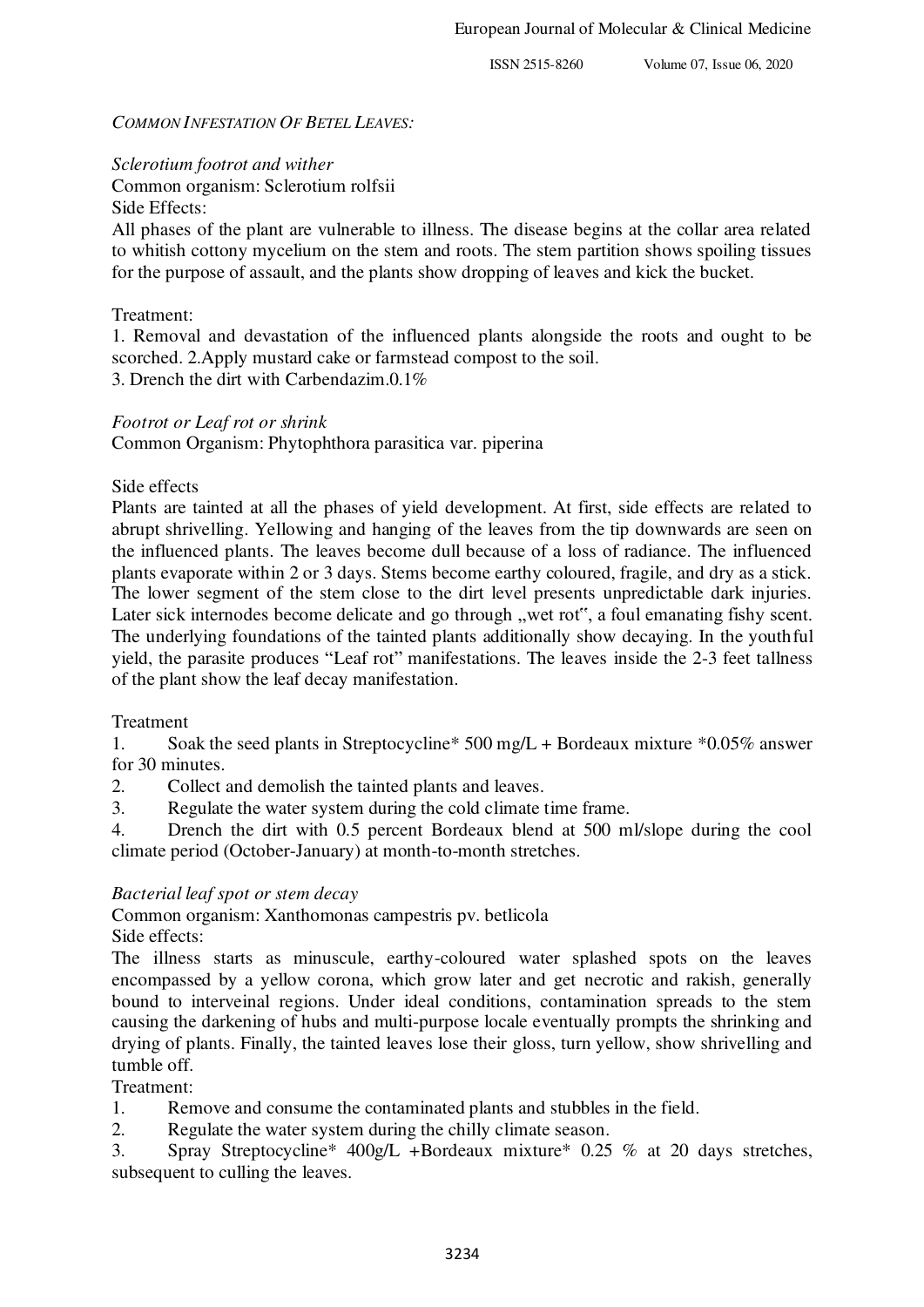## *Anthracnose*

Common organism: Colletotrichum piperis

Side effects:

Leaves show little round dark spots at first, which later create, amplify with concentric nature, and are covered with a yellow radiance to a size of 2 cm. Finally, the influenced leaves turn light yellow and evaporate with enormous dark dabs in the focal point of the spots. Comparative spots were seen on the stem partition, and as the illness progress, prompts supporting o stem at long last bringing about shrivelling and drying of the whole plant. Treatment:

- 1. Collect and decimate the tainted plants and leaves.
- 2. Spray Ziram\* 0.2 % or Bordeaux mixture\* 0.5% after culling the leaves.

# *Powdery mildew*

Common organism: Oidium piperis

## Side effect:

The illness influences the yield at all phases of its development, and disease is chiefly noted on delicate shoots and leaves. First, fine whitish development is seen on both the outside of leaves, which later amplifies and covers the significant part of the leaves at long last winds up in defoliation.

Treatment:

1. Collect and consume the contaminated leaves.

2. Spray 0.2 percent Wettable Sulfur or residue Sulfur at 25 kg/ha after culling the leaves.

#### *Insect Pests*

Scale bug (Lepidosaphes cornutus)

Recognizing characters - Sometimes achieves pest status in betel plant. They are generally seen on the base part of stems/leaves. The scale bugs are either light earthy coloured or dim earthy coloured in shading.

Side effect- Both the sprites (crawlers) and grown-ups suck the sap, and the invaded leaves lose their shading, power and display a waxy appearance. If there should be an occurrence of extreme harm, the tainted leaves become crease and evaporate at last and influenced leaves to lose their reasonable worth.

#### Treatment–

1.Spraying of NSKE 5% at the swarmed divide is gainful. However, before splashing, developed/attractive leaves ought to be gathered.

#### *Mealybugs (Ferrisia virgata)*

Recognizing characters – Immature stages or crawlers are yellowish to pale white in shading, while grown-up females are apterous, long, slim covered with white waxy emission.

Side effects: Presence of white, cottony coarse bugs on the leaves and twigs. They suck the sap from the leaves and developing pints coming about devitalization of the leaves and hindered the development of the plants.

#### Treatment:

1. Collection and devastation of the harmed plant parts.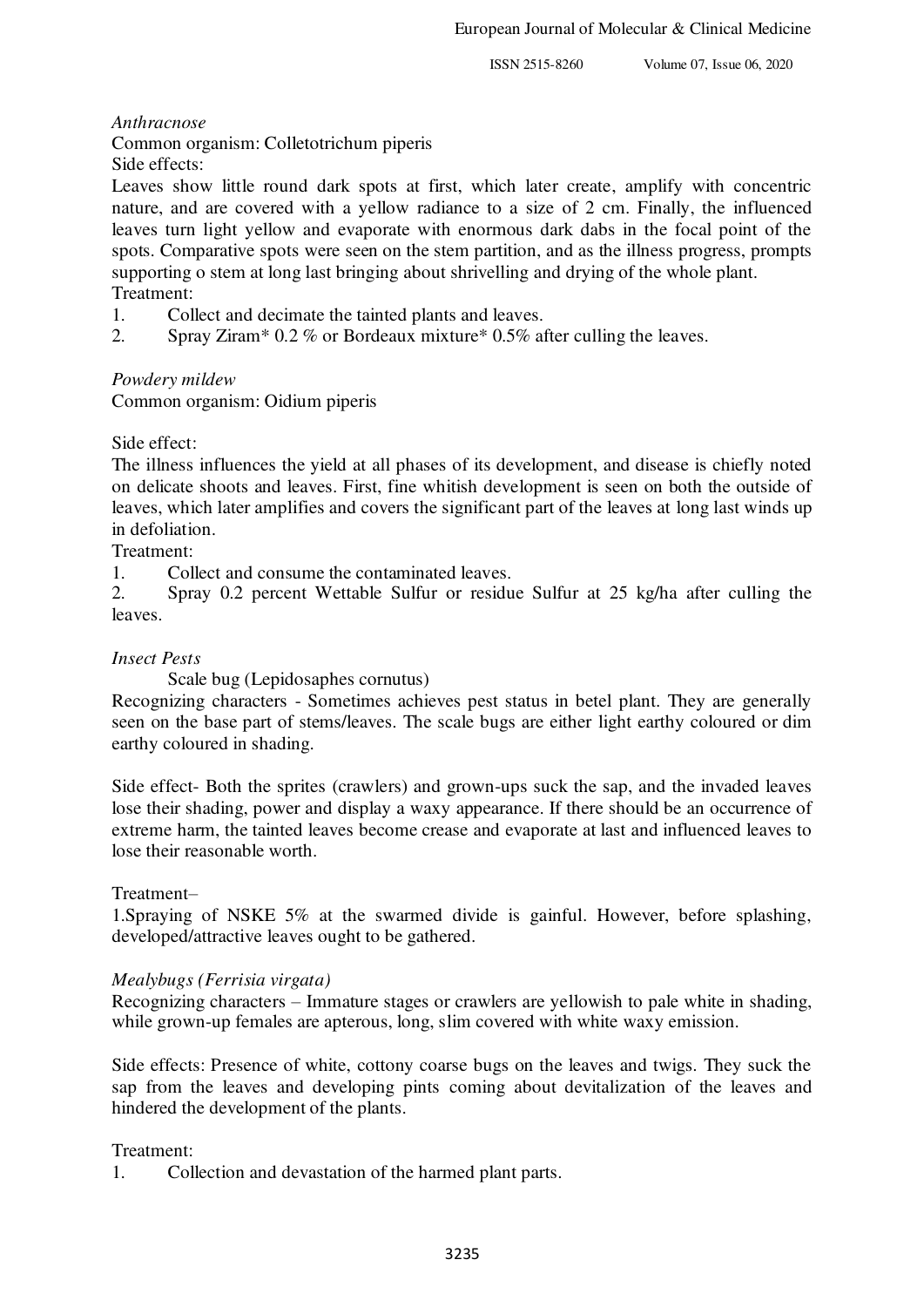2. Conservation of the hunters viz., Chrysoperla zastrowi sillemi, Coccinella septempunctata , Menochilus sexmaculatus, Cryptolaemus montrouzieri.

3. Spray Fish oil pitch cleanser (FORS) @ 25g/lit or neem oil 0.5% alongside teepol 1 ml/lit of water. Before showering, developed/attractive leaves ought to be collected. [19]

#### *BETEL LEAF NOURISHMENT REALITIES AND HEALTH BENEFITS:*

Betel leaf is stacked with supplements and is excellent. It contains reasonable measures of fundamental supplements. Let look at sustenance realities of betel leaf per 100 grams; there is 1.3 micrograms of iodine, 1.1-4.6 micrograms of potassium, 1.9-2.9 micrograms of nutrient A, 13-0 micrograms of nutrient B-1, 1.9-30 micrograms of nutrient B-2, and 0.63-0.89 micrograms of nicotinic corrosive. These supplements present in betel leaves are helpful for health.

#### Wellspring of Beneficial Nutrients:

Giving tannins, chavicol, phenyl, propane, sesquiterpene, cineole, alkaloid, and sugar makes betel leaf an extraordinary possibility of treating medical conditions. Additionally, it assists with advancing the body, working just as keeping up the general well-being with incredible supplements contained.

#### Assists With Cough:

Betel leaves are known to help with hack and forestall mucus arrangement. Aggravation because of the consistent hacking will go down too once you begin taking them.

#### Betel Leaf lessens cholesterol level:

Having elevated cholesterol in your blood can build the odds of getting a stroke. Betel leaves have eugenol in them because of which they help in bringing down your cholesterol levels.

#### Betel leaf benefits malignancy (cancer) patients:

Although betel nuts can expand the danger of tobacco, betel leaves have hostile to malignant growth mixes in them. In addition, betel leaves have phenolic mixes that contain a scope of properties, for example, against bacterial, hostile to mutagenic, cell reinforcement, and against proliferative.

#### Facilitates Constipation:

Betel leaves are a force to be reckoned with of cell reinforcements that apparent extremists from the body. It re-establishes ordinary PH levels in the body and helps a furious stomach.

#### Improves Digestion:

Betel leaves increment digestion setting off the flow and invigorating the digestion tracts to retain crucial nutrients and supplements.

#### Decreases respiratory issues:

Betel leaf generally helps in treating issues identified with hack and cold. In addition, it is a brilliant remedy for those experiencing chest, lung clog, and asthma.

#### Disinfectant and against parasitic properties:

Betel leaves have remarkable germicide properties as they are rich in polyphenols, particularly chavicol offering double insurance from germs. It is likewise utilized widely in treating joint pain and orchitis.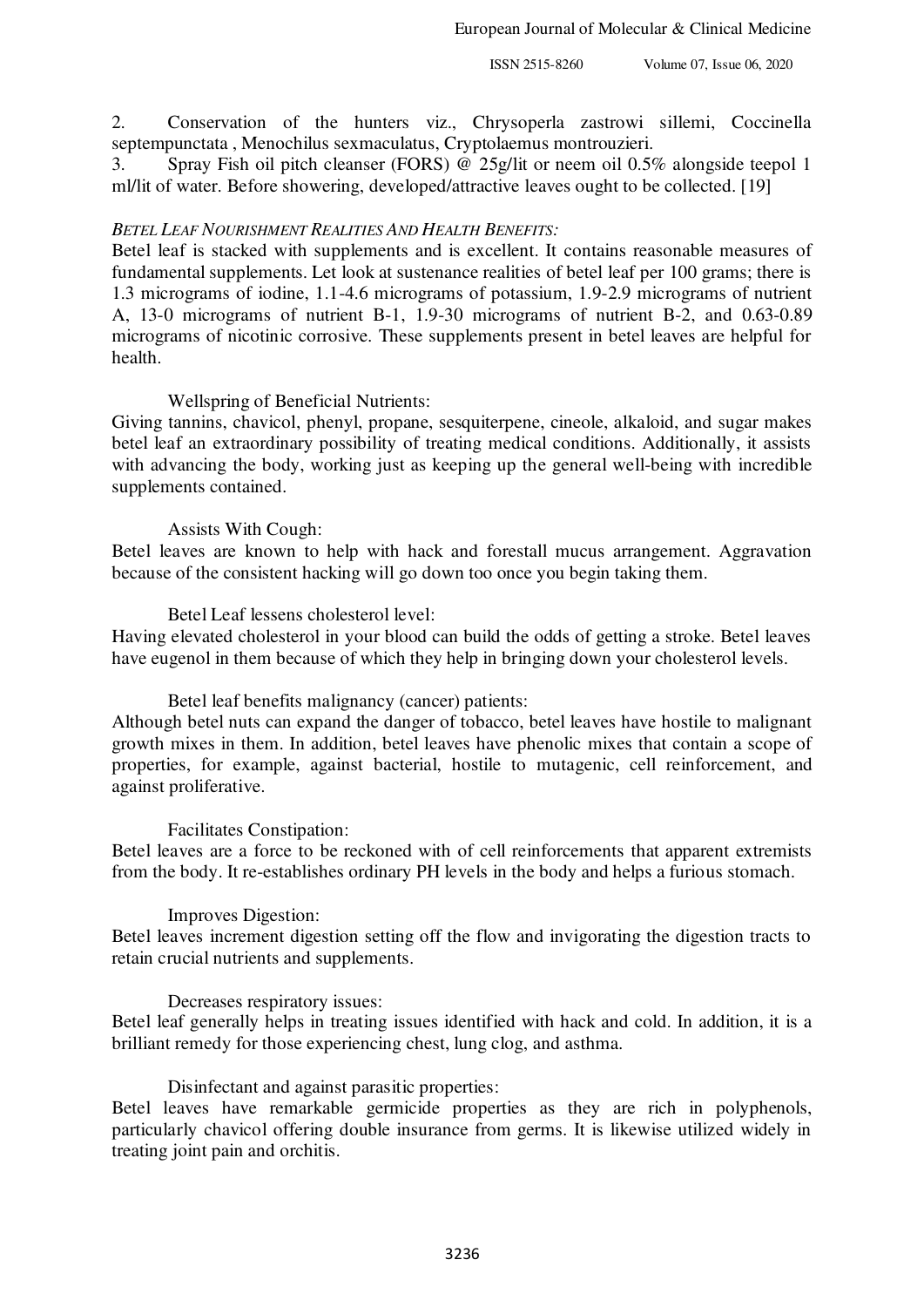# Keeps up Oral Health:

Betel leaves are offered with various antimicrobial specialists that adequately battle a large group of microscopic organisms abiding in the mouth, which trigger an unmistakably awful stench, just as issues of holes, plaque, and tooth rot.

 Treats Water Retention And Urination: Betel leaf is an extraordinary diuretic.

# *SIDE EFFECTS OF BETEL LEAF:*

Even though betel leaf is useful for wellbeing, it accompanies its rundown of results as well. So here are some betel leaf impacts you should think about:

1. May cause oral malignant growth when overeaten, so truly, betel leaf disease is a genuine article.

2. May prompt unfavourably susceptible responses.

3. Betel leaf is likewise known to be decently addictive for biting on.

4. Another sweet betel result is that it might aggravate your gums and solidify up your jaw when you bite excessively.[20]

# *1. THE PERIOD OF USABILITY OF BETEL LEAF BY VARIOUS DRYING TECHNIQUES:*

The period of usability of the betel leaves is 3-5 days in summer and 5- 7 days in winter after gathering time. It has a place with transient items around 35-70% of post gather misfortunes assessed absolutely of gross creation consistently [21]. Betel leaf was dried under the sun (28-38 °C), conceal (25-32 °C), and sun oriented (40 to 47 °C) and According to [22], there were apparent misfortunes of unstable oil 30-35% during sun drying than a new one. [23] found during mechanical and microwave drying, the deficiency of unpredictable oil and chlorophyll was roughly half and 70% individually.[24]streamlined the temperature (30, 40, 70 °C) and vacuum pressure (1.0, 0.5 atm.) and advanced 50 °C best state of drying regardless of vacuum pressure. [25] examined the changed climate bundling for betel leaves. It was compelling to keep up the chlorophyll content, phenolic content, and β carotene content in polypropylene film bundling with fractional weights of 2.5 kPa for O2 and 6.2 kPa for CO2.

# *2. APPLICATIONS OF BETEL LEAVES IN VARIOUS FOOD PRODUCTS:*

The worldwide functional food and beverages market esteem was 129.39 billion US Dollar in 2015 and is developing at a rate of about 8.6% every year. Different specialists have explored the food applications of betel because of the established impact of their antimicrobial, antioxidant, colour, flavour, and dietary perspective.

# *Whey based mango beverages:*

Beverages are prevalent globally, and people from all age groups regularly drink hot or cold beverages. Whey beverages which are also having good nutritional value are obtained from paneer or cheese after pressing them. Researches are being done on the whey beverage with the addition of herbs. Herbal roots, flowers, extracts or distillates, play a critical role in beverages. Whey-based mango beverages prepared from mango juice, sugar, betel leaf distillate, and whey proved to be quite acceptable to the consumer. Whey is made up of around half of the milk solids, which contain nutrients like lactose, protein, and mineral and a high amount of antioxidants in mango increase the deliciousness and nutritional value of the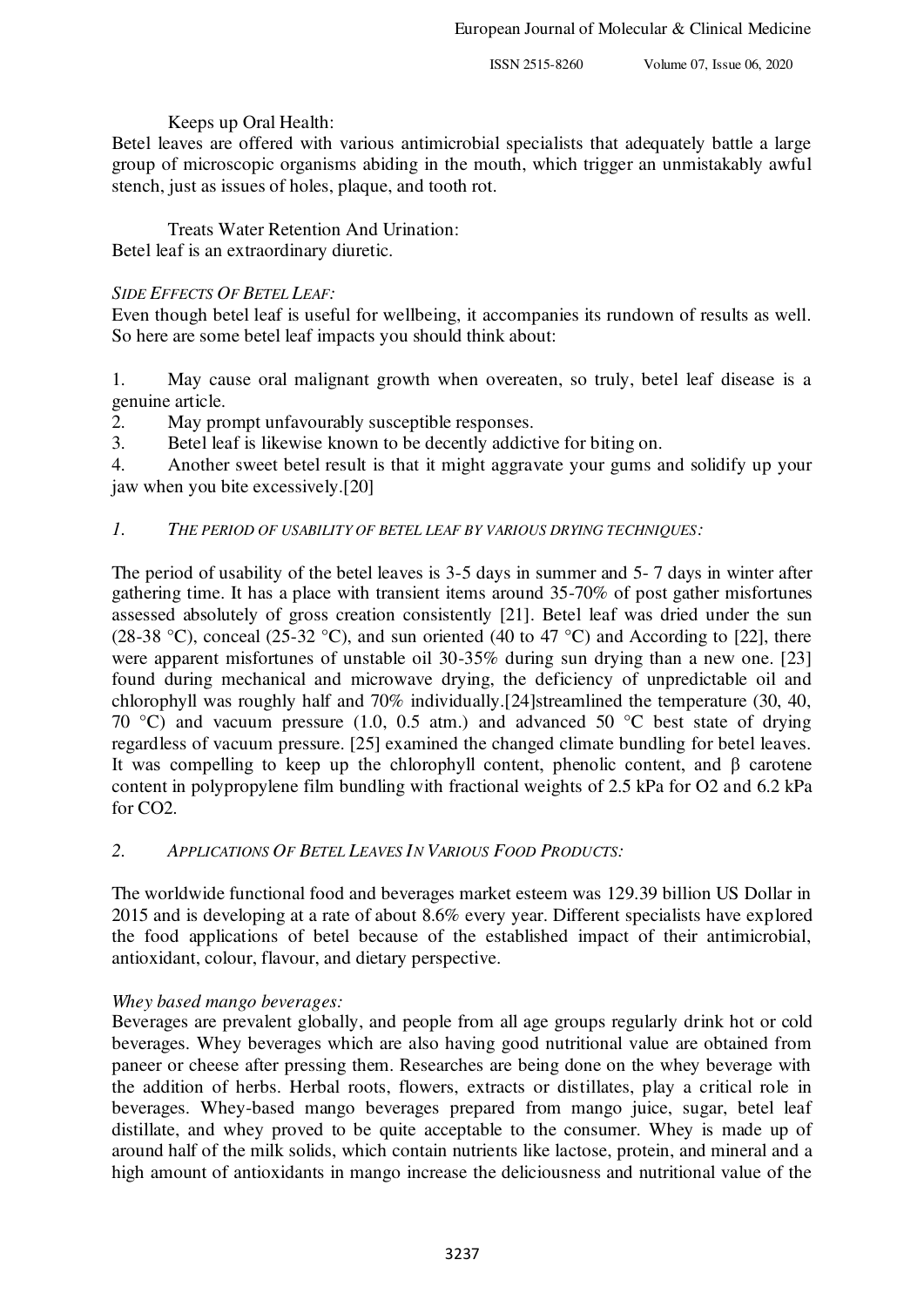product. The Addition of betel leaf distillate, which contains active ingredients like chavicol and eugenol, provides preventive and curative properties to the product and its extended shelflife.

## *Laddu, namkeen and cutlets:*

Betel and mint leaves are high in nutrients and can aid with malnutrition, decreasing morbidity and positively impacting human growth and development. Mint leaves (Pudina) are often used in cooking, while betel leaves (Pan) are still not included. Some meals, such as Laddu, Namkeen, and cutlet, were made with these leaves, and their acceptability among the population was determined through sensory evaluation. The use of betel leaf in everyday food products has shown that it can help overcome micronutrient deficits such as iron and calcium. According to research conducted at the University of Calcutta's Pharmacognosy Research Laboratory, the betel leaf reduces cell degeneration. The results found that cutlets containing both betel and mint leaves were equally well-received, with the people preferring betel leaves Laddu and Namkeen over mint leaves Ladoo and Namkeen.

## *Noodle:*

Noodles are a good source of critical nutrients and fibre. The effects of varying quantities of betel leaf extract on the quality and sensory acceptance of Hokkien noodles were investigated in this study. The evaluation was made based on sensory categories, including colour, aroma/odour, hardness, chewiness/elongation, taste, and overall acceptance of the cooked noodle strands. The findings of this study proved highly acceptable. They showed that incorporating betel leaf extracts at various levels results in the structural modification of the noodles, resulting in a softer product. The extract at 15% yields the highest quality product, wherein the beneficial health effects of betel leaf polyphenols can be utilized. [26]

# *Spray drying of whey protein and betel leaves:*

Betel leaf has antibacterial, anti-carcinogenic, antiviral, and antioxidant effects, as we all know. This study aimed to see how adding whey protein isolate to the powder qualities of spray-dried P.betle leaves extract affected the powder qualities. In terms of moisture content, powder yield, and hygroscopicity, the qualities of the dried powder were studied. Due to the usage of whey protein isolate, the powder production rose as the whey protein concentration increased. This boosted the particle's surface protein coverage. As a result, according to the study of employing whey protein isolate in bayberry juice, the stickiness between the particles and between the particle and the dryer wall has decreased, and the yield of the powder has increased.

#### *Dahi:*

Milk is a nutrient-dense beverage that is perhaps a human's most essential food. In India, fermented milk products account for about 9% of total milk production. Because of the lactic acid bacteria present in fermented milk products, they have been linked to various human health advantages. Dahi is the most widely consumed fermented dairy product on the Indian subcontinent, with the majority of people eating it with their daily meals. Herbal extracts are becoming increasingly popular as a way to extend the shelf life of dairy products. Betel leaves are one such material that has preservation properties due to their antibacterial and antioxidant content.

Furthermore, these chemicals are widely available at all times of the year, are inexpensive, and are used by individuals for various purposes. As a result, a study was conducted to develop a dahi with good flavour, texture, appearance, palatability, and acceptance that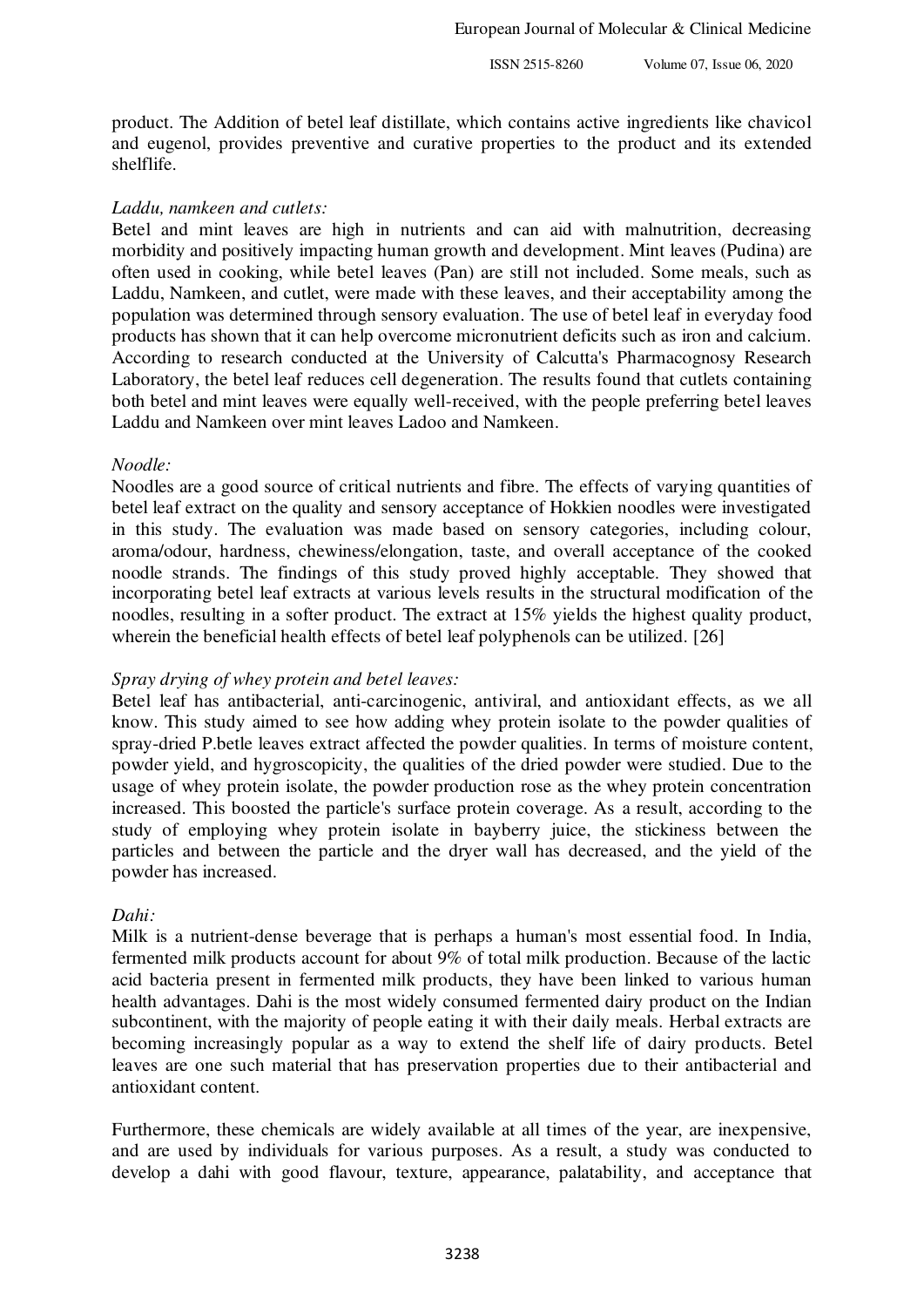included betel leaf extract. pH, titratable acidity, textural qualities (firmness and consistency), and sensory analysis are among the variables investigated. On the seventh day of storage at refrigerated temperature, dahi with a 0.5 percent aqueous betel leaf extract was superior to standard dahi.

# *Preservation of milk:*

Milk is a highly nutritious and complete food that provides almost all the nutrients for the growth and maintenance of the human body. On the other hand, it is a suitable medium for the growth of almost all spoilage and pathogenic organisms. Since milk is perishable, special measures and considerations are necessary to ensure that it reaches the market in an acceptable condition. Currently, there is a growing interest in using natural antibacterial compounds like extracts of herbs and spices to preserve food. Phenols and polyphenols are water-soluble compounds that can be easily mixed with milk. An experiment was carried out to study the use of betel leaf extract to extend the shelf life of raw milk. It was found that the addition of 0.5 percent betel leaf extract (v/v) to raw milk remained acceptable up to 11 hours of storage at 37°C.

## *Khakra:*

Khakhra is also referred to as crispy chapatti or roti. It is a typical Gujarati Indian bread, or snack item served during breakfast or snack time. Betel leaves can be easily dehydrated and added to various food products to increase their nutritive value. So a study was undertaken to develop Khakhra from dehydrated (powder) both Kari yele and Ambadi yele betel leaves. Shelf life study based on sensory evaluation, microbial load, and moisture content revealed that both khakhras were acceptable up to 60days of storage under ambient temperature. It was concluded from the results that the shelf-stable and acceptable value-added products could be developed by incorporating dry betel leaves (Kari yele and Ambadi yele) in conventional food items and can enrich the nutritional quality of the products as well as it adds variety to the diet.

#### *Shrikhand:*

Shrikhand is a nutritious indigenous fermented dairy product from western India that is semisolid and sweetish-sour. It is well-known for its flavour, taste, pleasant quality, and therapeutic properties. Sapota is one of the most important fruits to have on hand throughout the year because it is healthful and delicious. Sapota helps the eyes, provides energy, is antiviral and antibacterial, aids in weight loss, mental health, cancer prevention, and is an anti-inflammatory agent, among other things. [27]

A study was made with an attempt to develop a Goat milk shrikhand blended with sapota pulp and betel leaf extract. Sensory properties such as colour and appearance, flavour and taste, consistency were studied. It was concluded that the Goat milk shrikhand blended with sapota pulp and betel leaf extract could be successfully prepared by using standardized milk, sapota fruit pulp, sugar, and betel leaf extract.

# *Tomato paste:*

A study was attempted with two objectives: (1) to find an acceptable concentration of betel leaf essential oil (BLEO) based on the sensory evaluation that can be employed in tomato paste and (2) to evaluate the effect of the acceptable concentration of BLEO in the paste during accelerated storage.BLEO comes with a tag contributing to green consumerism, and its application as a food preservative is no less than a value addition to the product. Therefore, the essential oil is considered to have promising potential as an alternative food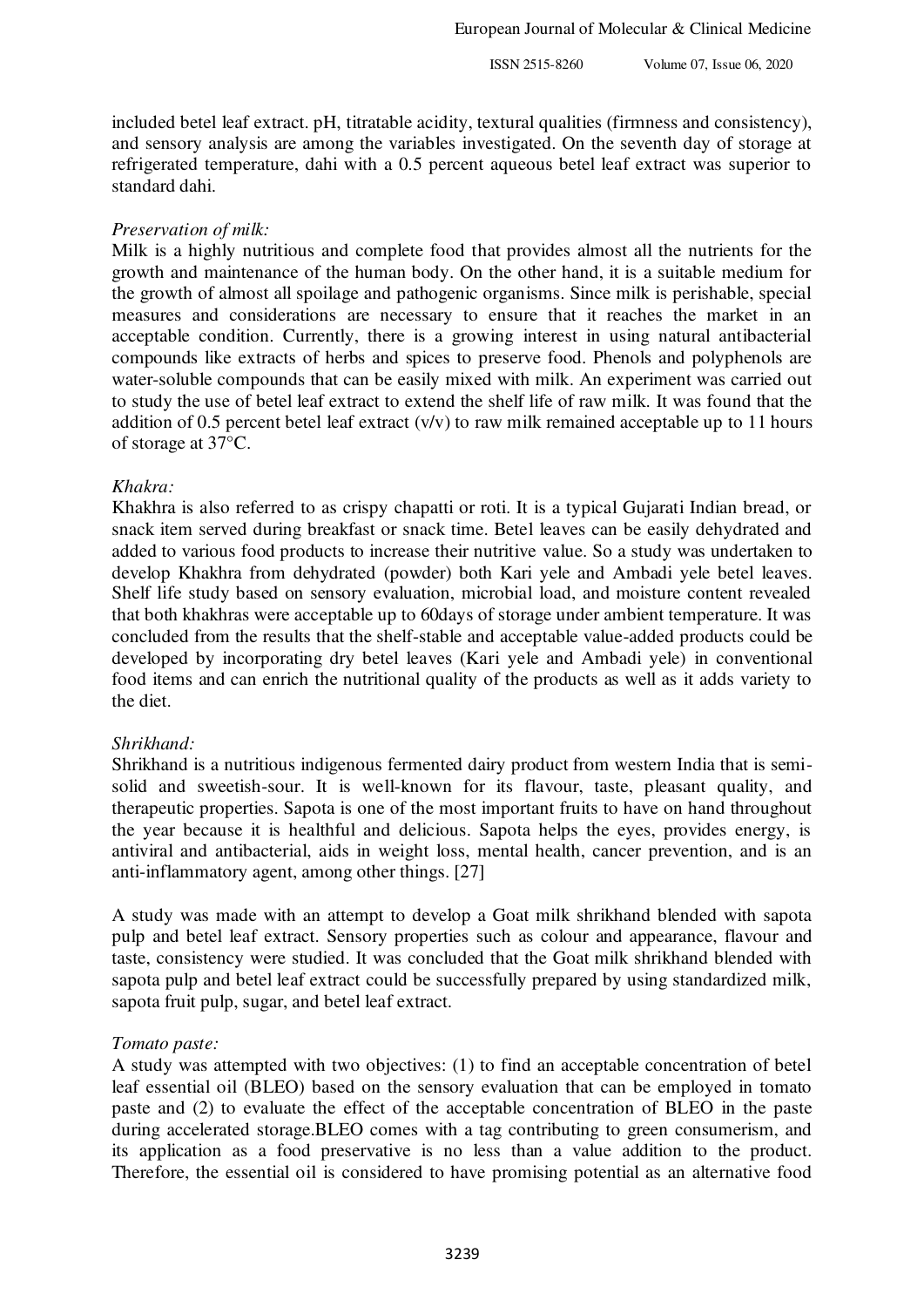preservative. Its use is practically possible if it could overcome the sensory barrier while retaining the preservative potency. It was found that the BLEO treated paste efficiently extended the shelf life by 14 days concerning untreated paste samples under accelerated storage conditions.

#### *Papad from dehydrated (dry) betel leaves:*

A study was undertaken to develop value-added papads to increase the consumption of betel leaves to exploit their nutritional benefits. Papads were prepared by incorporating dehydrated betel leaves powder at different levels and evaluated organoleptically. All the papads were found to be acceptable. Shelf life study based on sensory evaluation, microbial load, and moisture content revealed that the papads were acceptable up to 60 days of storage under ambient temperature.[28]

#### *BETEL LEAF OIL:*

Extraction Method: Steam distillation is the most frequent method of extracting the oil. The best yield comes from young betel leaves. To obtain the oil, fresh betel leaves are steam distilled.

#### . Components: Leafs

Aroma: The betel leaf oil has a strong scent and a bitter taste. The oil is a vivid brown to golden tint. The colour of the distilled leaf is determined on the type of leaf used. Properties: The country that produces the most betel leaf oil is India.

Betel leaf oil contains a wide range of therapeutic benefits. It has antibacterial, aphrodisiac, stimulant, and fragrant properties. It acts as a breath refresher and can also be used to treat worms. Unfortunately, betel quid has a high carcinogenic potential. It provides a variety of health benefits as well as numerous healing abilities. Calcium, vitamin C, carotene, riboflavin, niacin, and thiamine are all present. Ear ache, boils, and a sore throat are all treated with this oil. It can be used to treat orchitis and arthritis inflammation. Urinary infection, constipation, headache, nerve pain, lumbago, sores, and debility can all be treated with this oil. It is an antibacterial, anti-spasm, and pain reliever with the ability to manage blood sugar.

Betel leaf oil can protect teeth while also hardening gums. When combined with honey, it makes a good tonic. It is used to treat worms in Ayurveda. The oil of betel leaves is beneficial for stomach and gastrointestinal ailments. Lower back pain might be relieved by combining betel leaf with coconut oil. Aromatherapy makes use of the oil. In some parts of India, the betel leaf is eaten as a digestive. The application of the oil ensures that pimples and other skin-related issues are treated.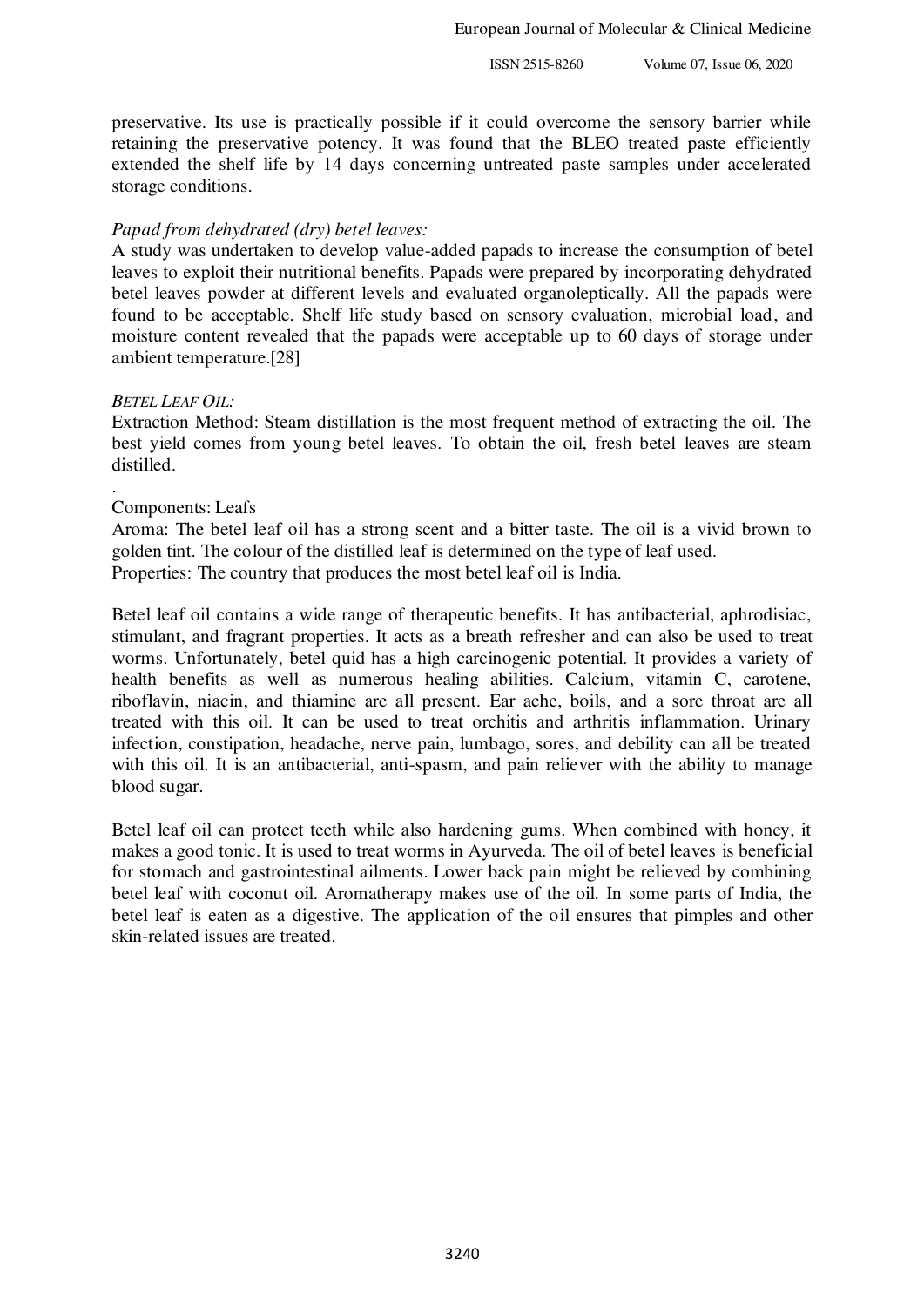(Extraction process) (GC-MS Analysis **Hydro-distillation Fresh betel leaf** essential oil (Fresh betel leaves) **Optimized Condition** 1. Liquid to solid  $(mL/g)$ **Extraction time (h)**  $2.$ (Anti-microbial  $\mathbf{3}$ . Particle size (mesh) Activity) (Cured betel leaves) (Extraction process) **Cured betel leaf** essential oil (SEM Analysis)

#### Source: aramacs.com

# *Tea Biscuit Using Betel Leaf Oil:*

A biscuit is a baked, regularly flour-based food item. Ingredients to make biscuits are wheat flour, sugar, butter, oil, eggs, and baking powder. However, the essential oil of betel leaf has not yet been utilized as an element of any bakery shop item, which could help limit wastage ranging from 10-70% and could also be a wellspring of a novel food item. Therefore, a research was carried out at the Agricultural and Food Engineering Department, IIT Kharagpur, West Bengal. [29] In this present study, a novel tea-biscuit was created by fusing betel leaf oil as an essential oil in the plan of the bread roll. Essential oils are, for the most part, considered as GRAS materials.

The evaluation was made based on sensory categories and structural modification, including colour, aroma/odour, hardness, elongation, taste, and overall acceptance of the baked tea biscuit. As a result, the energy of the developed tea biscuit was highest among all samples, which were about 478.65Kcal/100g.

#### *Teen Paan Tea:*

It adjusts the internal heat level as well as is inalienably cool. Thus, it accompanies a gold mine of recuperating capacities and all-encompassing wellbeing. Paan tea is precious as it contains antioxidants that lessen the pH level of the body. Adolescent Paan tea can likewise help you treat typical cold and influenza. Paan leaves contain a super heap of anti-infection agents. This tea is mitigating, hepato protective, and immune modulatory. It eliminates microscopic organisms and free extremists. It supplies you with proteins to separate food, like paan clove tea, ginger teen paan tea.

# *Betel Leaf Wine:*

Wine is a psychoactive drug, like all alcoholic beverages, commonly used for its intoxicating effects today and throughout history. Wines made from products besides grapes are usually named after the product they produce and are generically called fruit wine. Wines are also made from some leaf such as an oak leaf, whereas in the Kodagu district, which is located in Karnataka, India, wines are made from betel leaves, ginger, pineapple, passion fruit, rice, and banana. Piper betel crop is widely filled in India. Betel leaf wine was prepared to utilize wild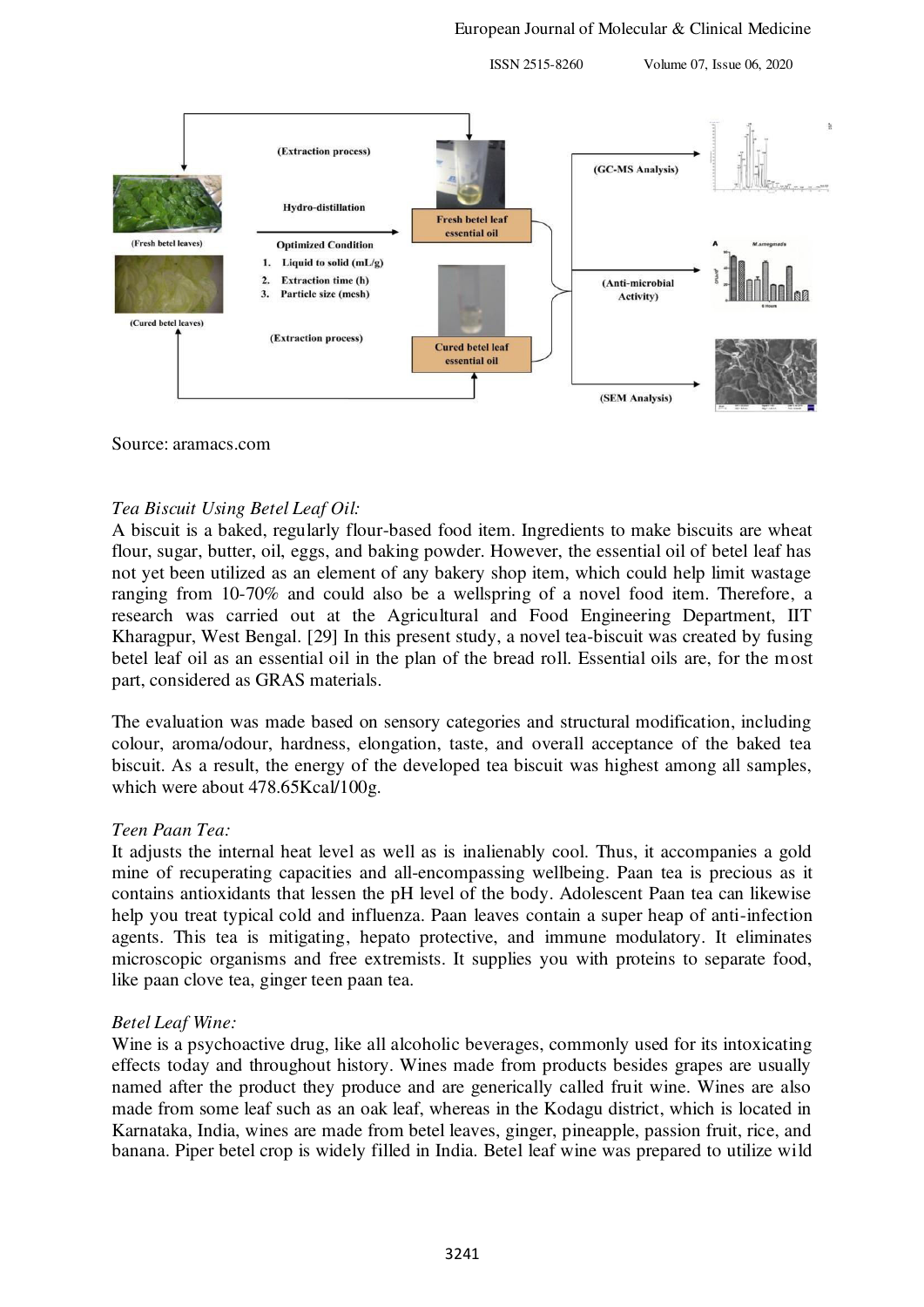yeast and industrially available yeast. Wild yeast was separated in the research facility utilizing spoilt grapes.

## Analysis of Betel Leaf Wine:

A detailed study was conducted in betel leaf wine to estimating various phytochemical compounds found in betel leaf wine such as alcohol, total sugar, total polyphenols, protein, and glucose.

A portion of the phytochemical segments was assessed using both wild yeast and economically accessible yeast in the betel leaf wine. The alcohol level of betel leaf wine was expanded by 15-21% on the last day of fermentation. Total sugar levels in all the examples were bit by bit diminished, demonstrating the usage of total sugar by yeasts. Polyphenols were available in all the examples in a brief amount at first, and as the days passed, the levels were increased. pH was diminished in all the examples from the initial day of fermentation, and there was a slight increase in antioxidant activity when compared with the initial day level. There was a decrease in protein level in the example containing more betel leaf.

Glucose levels were diminished in all the examples. Therefore, it was concluded that commercially available yeast yields better phytochemicals over wild yeast in betel leaf wine preparation. Further, it was concluded that betel leaf wine is appropriate for consumption.

# **3. PACKAGING:**

The method of packing betel vine leaves and packing materials used for it varied from region to region. The quality of betel vine leaves, the seasons, and the availability of packing materials all influence how they are packed. The chewing quality of the betel leaves was determined by their size, colour, texture, and maturity. Grading was done in a variety of ways in various places. The betel leaves' grading depended on their position on the betel leaves on the vine, their maturity and production quality of betel leaves. The branches of mulberry were used for packing betel vine leaves. Banana fibre and leaves were also used as a packing material. Bamboo baskets were also used to pack minor amounts of leaves, which may total up to three thousand. This package was known as a Karandi in the area. With the help of mulberry branches, almost 6,000 leaves were packed into the banana fibre. They were referred to as Dappas. Kalli variety betel leaves were packed in Dappa and Karandi. Fapada leaves had a large size and were packed in Dag containing twelve thousand leaves. The bottom and top of the Dag are made up by using a ring of mulberry branches. The betel leaves were marketed in local markets or sent to noted city markets. The betel levees were distributed to the merchant by the local commission agents. By spraying water on the leaves, the pan shopkeepers preserved them for their function. The leaves were to be kept in a cool, dry place.

It is kept by splashing water repeatedly and wrapping the leaves in a moist cloth for five to six days. The pricing was established in stone based on the quality of the samples. String or plastic rope was used to tie the dag, dappa, and karandi. Fresh banana leaves and moist sugarcane leaves were used to cushion the container on top and bottom. In the Dag, the betel vine leaves were arranged in round rows. The rows in the dag were organised from the periphery inwards, closing in on the centre. As a result, rows upon rows were created. In the instance of fapada dag, a hole in the centre with a diameter of 10 to 15 cm allowed for free aeration. Six to ten times a year, each betel vine was harvested.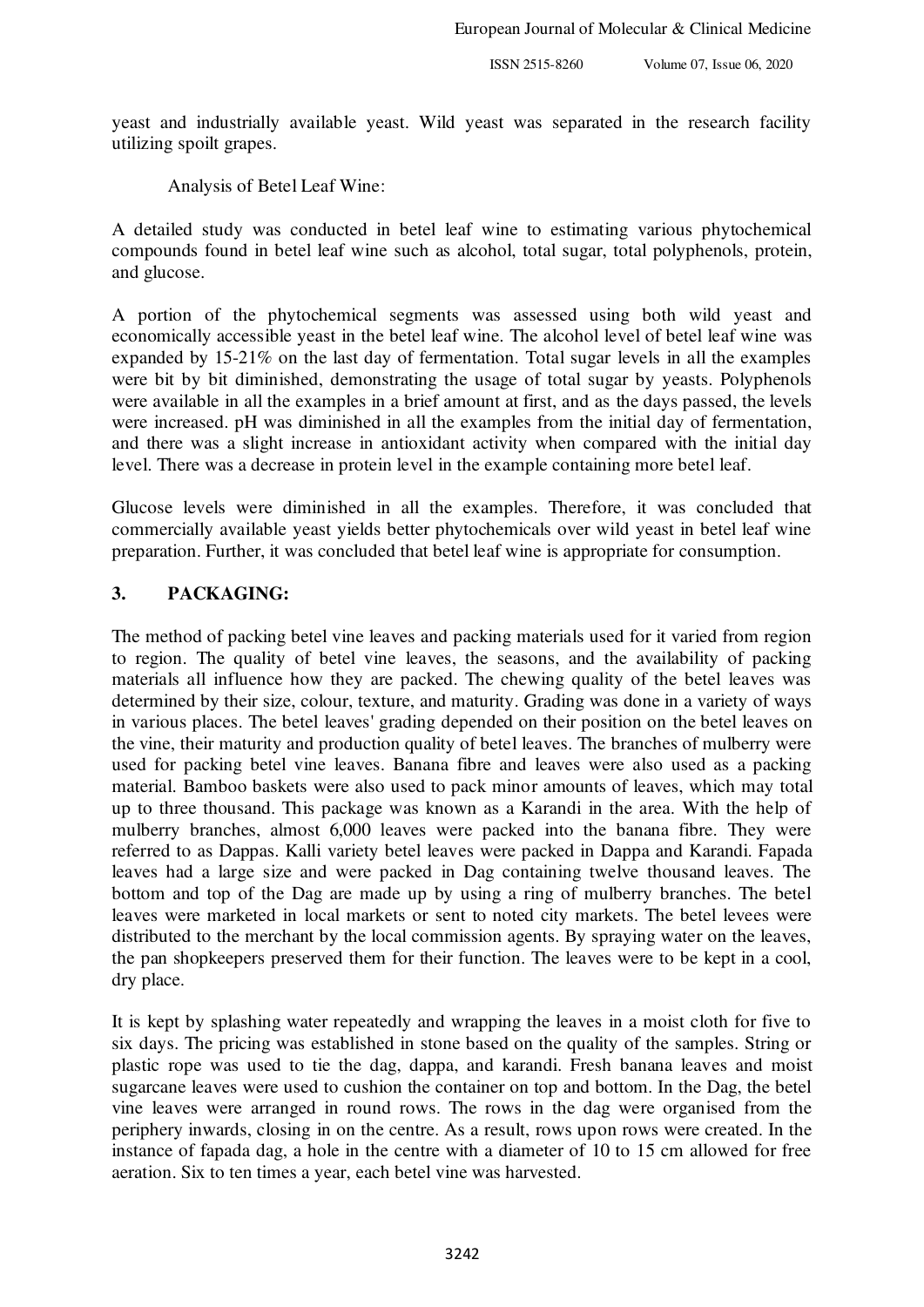Pickings were timed such that not all vines were picked at the same time. Pickings were practised in three different ways. The main stem's leaves were known as fabada. Kalli was the name given to the leaves that grew on the vine's branches. Hakkal or Gabal were the leaves with the lowest parts of the vine and one betel vine coil. Fapada leaves were more expensive than kalli leaves because they were older, thicker, raped, and dark green. A single labourer can cut one or two dags per day, on average (12,000 leaves).

# **4. STORAGE:**

Betel leaves are perishable as they have high moisture content. Therefore, maintenance of the freshness of the green leaves for a few more days would prove to be highly beneficial to the farmers. So, a study was conducted to increase the shelf life of the fresh betel leaves using low-cost methods, which a producer can afford. Storage experiments for betel leaves were carried out using wet cloth wrapping, polyethene pouches, and ventilated polyethene packaging. All these types of packages were stored at room temperature as well as in a zeroenergy cool chamber. The stored leaves were subjected to physical examination (rotten leaves), sensory evaluation (freshness and taste), and biochemical estimation (moisture content, chlorophyll content, total soluble solids, ascorbic acid, and pH) at an interval of three days. The environmental conditions that prevailed in the zero cool chambers were measured and compared to those of ambient conditions. The temperature remained less by 3 to 5°C, and the relative humidity was higher by 8 to 10 % than the ambient conditions during the storage period.

The overall analysis of the quality characteristics of the stored betel leaves showed that the zero-energy cool chamber performed better than ambient conditions in respect of the storage of fresh betel leaves. Thus, the betel leaves could be stored in a zero-energy cool chamber with acceptable qualities 2 to 5 days more than the leaves stored under ambient conditions, depending on the packaging system.

# **5. CONCLUSION:**

The Betel leaves are very nutritive and contain a considerable amount of vitamins and minerals. The leaves also contain enzymes like diastase and catalase. It is a source of a significant amount of all the essential amino acids except lysine, histidine, and Arginine. It has significant health benefits due to antioxidant activity, antiulcer, antidiabetic, immunomodulatory, cardiovascular, and anticancer. Due to these health benefits, betel leaves have been utilized in various food products, and products are well chemically stable and sensory acceptable. Betel leaves as a whole are a perfect ingredient in a food, as well as the extraction of colour or betel oil has proven to be highly beneficial to health. It can even be said to act as a nutraceutical. However, such food application is limited to available, but betel bioactive would potentially enlarge its use in various foods by its considerable health benefits. Despite such tremendous economic potentiality of the crop, it remains neglected, particularly by scientists, technologists, administrators, and policymakers as well.

Consequently, statistical data of betel leaf is still scattered and messy while its agronomy remains to be a matter of personal experience gained through traditional farming practised generation after generation. This is why it is termed the "Neglected Green Gold Of India". Betel leaves worth millions of rupees are sold at a throwaway price and sometimes remain even completely unsold and get wasted. This again indicates that many folds may increase the present level of revenue generated by the crop if appropriate post-harvest technologies are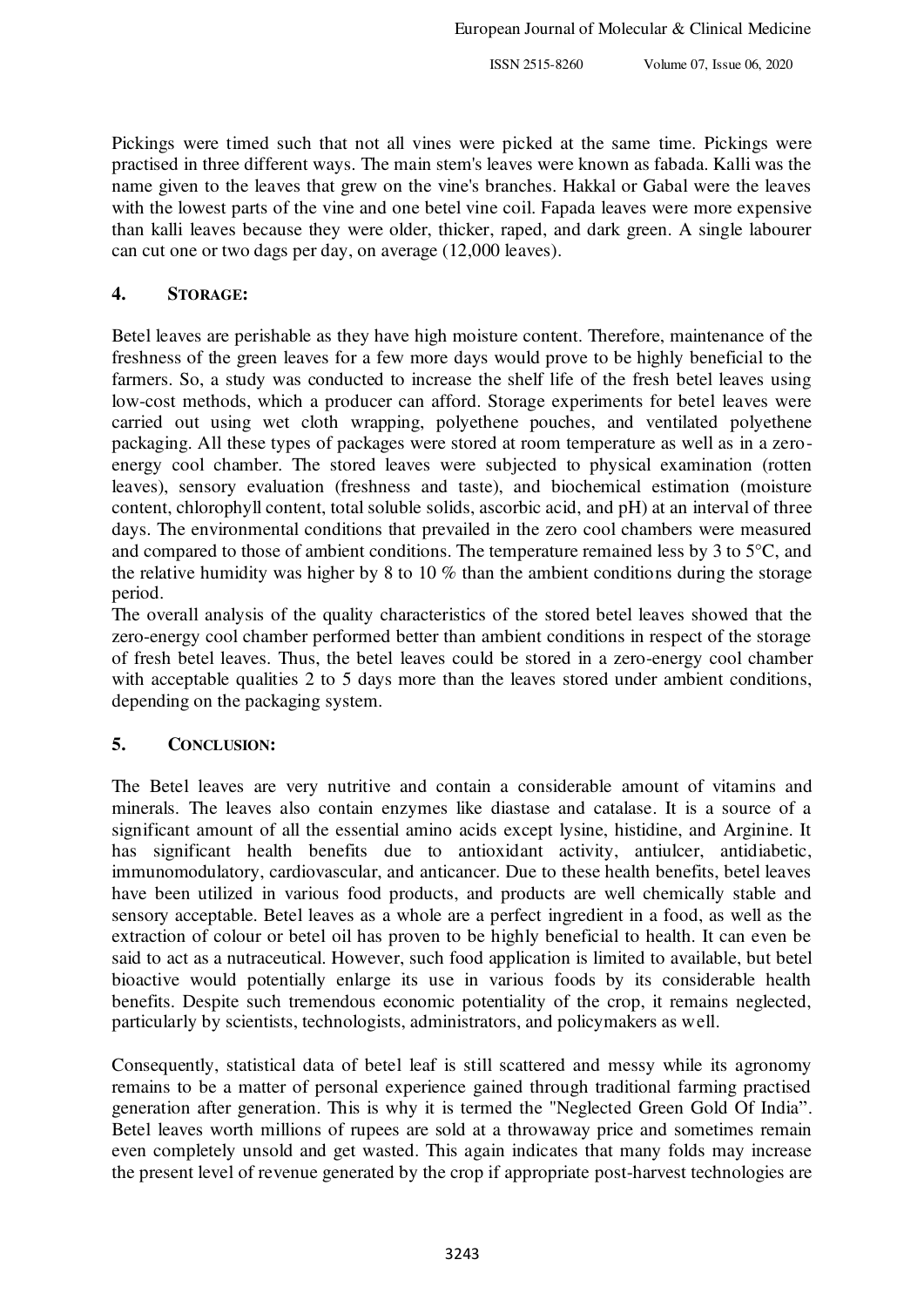made available to the betel leaf growers and traders. Therefore, a well-coordinated effort by the farmers, traders, scientists, technologists, extension workers, physicians, administrators, and policymakers must be initiated to boost the national economy and the national employment generation through proper exploitation of this green gold.

# **6. REFERENCES**

1. Aishwarya J, Chauhan ES, Singh A, Tiwari A. A Review: Nutraceutical properties of Piper betel (paan), Am. J Phytomed. Clini. Ther. 2016;).

2. Guha P. Betel leaf: The neglected green gold of India. J. Hum. Ecol. 2006;).

3. Mazumder S, Roychowdhury A, Banerjee S. An overview of betel leaf (Piper betel L.): A review. Annals of Food Sci. Tech. 2016;).

4. (Guha and Jain, 1997; ICAR, 1997; Jana, 1996; Maity, 1996).

5. Chopra et al.,1956; Khanra, 1997).

6. (CSIR,1969; Gopalan, 1984; Guha and Jain, 1997).

7. Agrifarming.in, Apeda.gov.in.

8. "Betel-leaf farming in coastal area". Dawn. 13 May 2002. Retrieved 30 October 2014.

9. Cassey, Brian (9 November 2013).

10. "Chewing over a betel ban". Sydney Morning Herald. Retrieved 30 October 2014.

11. Government of Sri Lanka. "Betel – Piper Betle L". Archived from the original on 2016-05-14. Retrieved 2011-07-31.

12. Banerjee B: Extraction, isolation and identification of the active component of essential oil of betel leaf; Chemical Engineering Thesis, Jadavpur University, Kolkata 2012; 110.

13. Sukanata Sen K, Shubhanjan M and Pompee C: Exploration of betel leaf waste for its antimicrobial activity; The Bioscn, Supplement on Medicinal Plants 2013; 8(2): 611-615.

14. (Guha P: Betel Leaf: The Neglected Green Gold of India, J. Hum. Ecol 2006; 19(2):  $87-93.$ )<br>15.

15. Guha P: Development of technology for enhancing shelf life of betel leaves (Piper betle), Annual Report of All India Coordinated Research Project on Post Harvest Technology (ICAR), IIT, Kharagpur (Ed), Food and Agricultural Engineering Dept, IIT, Kharagpur, India 2004; 39-56 and Rao VM and Narasimhan B: Prolonging storage life of betel leaves; Indian J Hort 1977; 34(2): 175-182.).

16. & 17. Guha P: Extraction of Essential Oil: An appropriate rural technology for minimizing wastage of surplus betel leaves, Agricultural Mechanization in Asia, Africa and Latin America 2007; 38(4): 47-50).

18. www.newsclick-in.cdn, www.downtoearth.org.in.

19. Apeda.gov.in, agritech.tnau.ac.in, farmer.gov.in.

20. Source: www.indiatoday.in, m.netmeds.com, www.medindia.net.

21. Rao VM, Narasimham B. Prolonging storage life of betel leaves, Indian Journal Horticulture. 1977; 34(2):175-182.

22. Rayaguru K, Md Khan K, Mohanty SN, Sahoo GR. Effect of Drying and Storage on Quality of Betel Leaves, Journal of Agricultural Engineering. 2007; 44(1):64-68.

23. . Ramalakshmi K, Sulochanamma G, Rao LJM, Borse BB, Raghavan B. Impact of drying on quality of betel leaf (Piper betle L.), Journal of Food Science and Technology. 2002; 39(6):619-622.

24. Puteri Farah Wahida MA, Luqman Chuah A, Pin KY, Law CL, Choong TSY. Vacuum Drying Characteristics for Piper betle L. Leaves, Journal of Applied Sciences. 2012; 12(11):1203-1206.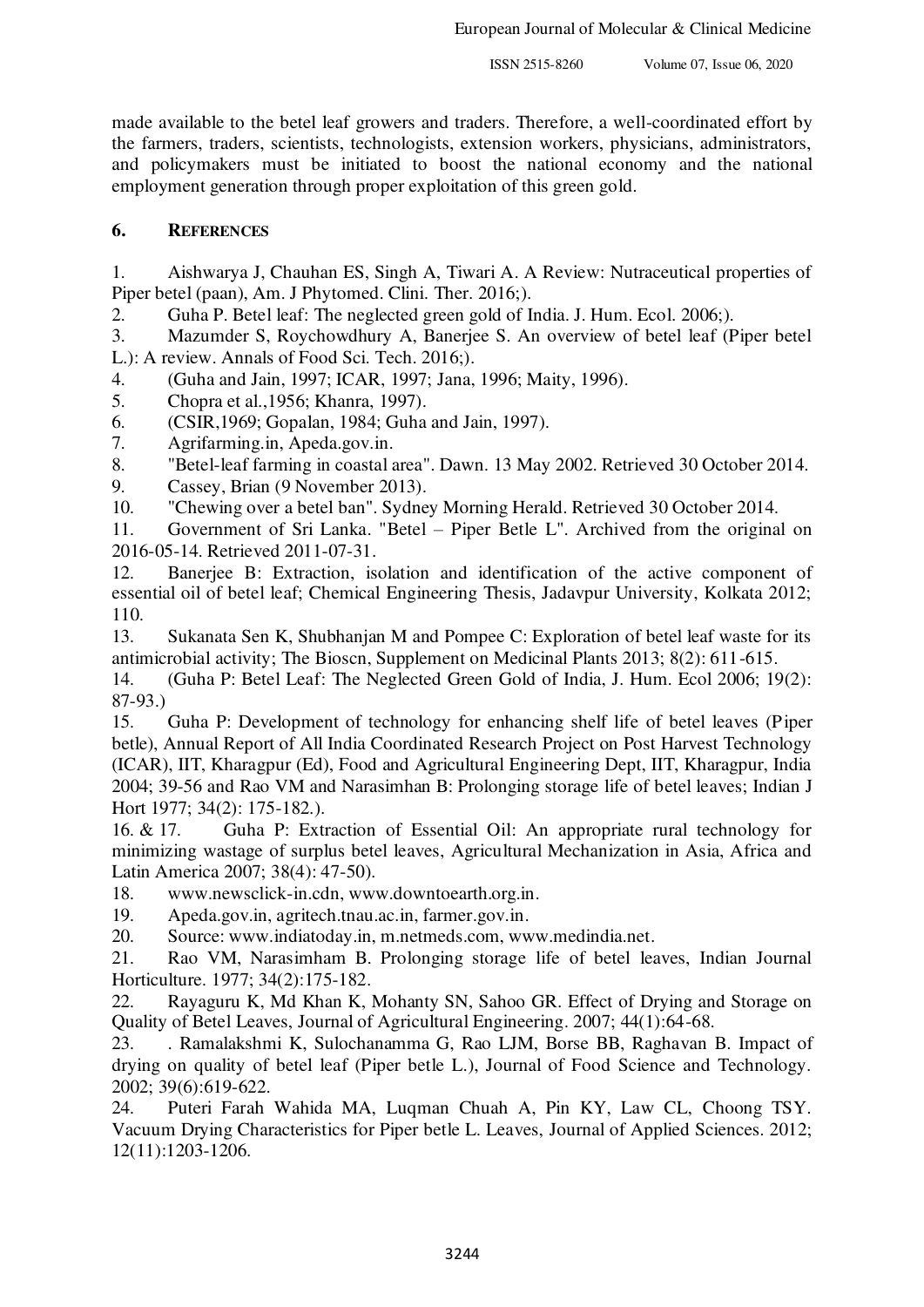25. Rai DR, Chourasia VK, Jha SN, Wanjari OD. Effect of Modified Atmospheres on Pigment and Antioxidant Retention of Betel Leaf (Piper betel L.), Journal of Food Biochemistry. 2010; 34(5):905-915.

26. Nouri L, Nafchi AM. Mechanical and Sensory Evaluation of Noodles Incorporated with Betel Leaf Extract. International Journal of Food Engineering. 2015;11(2):221–227.

27. Arora B. Health related properties of fermented milk products–A review. Indian J Dairy Sci. 2006; 59(2):57-63.

28. The Pharma Innovation Journal 2020; 9(6): 344-348.

29. Shailendra Kumar Maurya and Jaya Sinha. 2018. Development and Sensory Evaluation of Tea Biscuit Using Unique Properties of Betel leaf oil.Int.J.Curr.Microbiol.App.Sci. 7(6): 210-227. doi: https://doi.org/10.20546/ijcmas.2018.706.027.

| <b>States</b>      | <b>Popular varieties</b>                                 |
|--------------------|----------------------------------------------------------|
| Andhra Pradesh     | Bangla, Chennor, Kalli Patti, Karapaku, and Tellaku.     |
| Assam              | Assam Patti, Awani pan, Bangla, and Khasi pan.           |
| <b>Bihar</b>       | Bangla, Calcutta, Desi pan, Maghai, and Paton.           |
| Karnataka          | Ambadiale, Kariyale, and Mysoreale.                      |
| Odisha             | Birkoli, Godi Bangla, Nova Cuttak, and Sanchi.           |
| Madhya Pradesh     | Calcutta, Desi Bangla, and Deswari.                      |
| Maharashtra        | Bangla (Ramtek), Kallipatti, and Kapoori.                |
| <b>West Bengal</b> | Bangla, Kali Bangla, Mitha, Sanchi, and Simurali Bangla. |
| Kerala             | Kalkodo, Nadan, and Puthukodi.                           |
| Tamil Nadu         | Pacha kodi, and Vellaikodi.                              |
| Uttar Pradesh      | Bangla, Deswari, Kapoori, and Magha.                     |
| Malayalam          | Vettila                                                  |
| Indonesia          | Bakik serasa, Daun sirih, Serassa and, Sirih.            |
| German             | Betelpfeffer, Betel-Pfeffer.                             |

Table 1: Varieties of betel leaf cultivated:

Table 1.1: Varieties of betel leaf cultivated

Source: apeda.gov.in, Agriculture & processed food products export development authority

TABLE 2: Chemical compounds present in betel leaf and its uses Source: Das et al. (2016), [www.thepharmajournal.com](http://www.thepharmajournal.com/) 

| <b>Betel leaf bio-actives</b> | <b>Uses</b>                                           |  |  |  |  |  |
|-------------------------------|-------------------------------------------------------|--|--|--|--|--|
| A-Pinene                      | Anti-inflammatory and antibiotic                      |  |  |  |  |  |
| $A$ -Terpinene                | Cosmetics and food                                    |  |  |  |  |  |
| Camphene                      | fragrances and food additive for flavouring use       |  |  |  |  |  |
| <b>B-Bourbonene</b>           | Flavour and fragrance agents                          |  |  |  |  |  |
| Caryophyllene                 | Antioxidant, anti-inflammatory, anti-cancerous        |  |  |  |  |  |
| <b>B-Elemene</b>              | The antiproliferative effect, chemotherapy for cancer |  |  |  |  |  |
|                               | treatment                                             |  |  |  |  |  |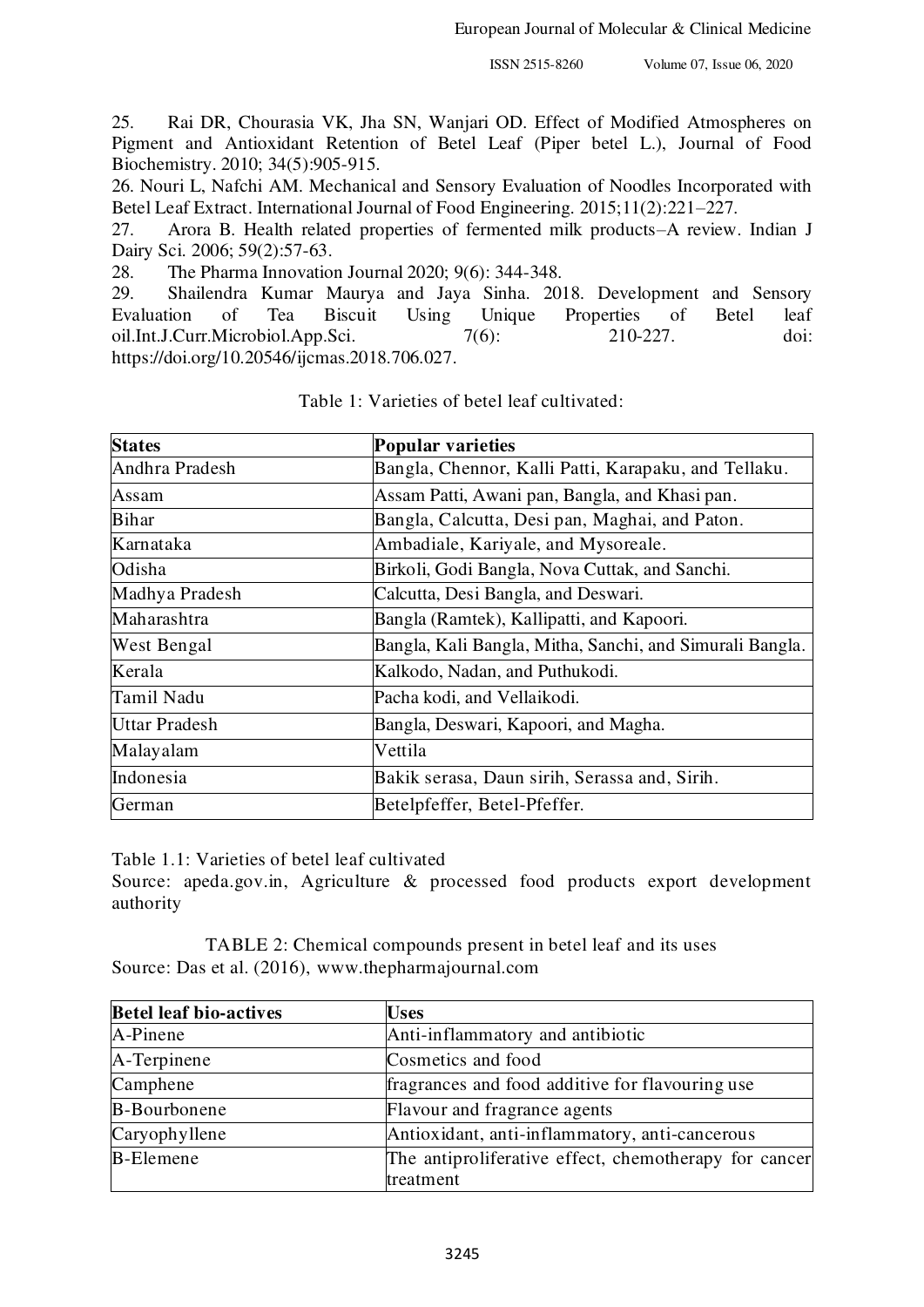| Sabinene                    | Antimicrobial properties                                                |
|-----------------------------|-------------------------------------------------------------------------|
| <b>B-Phellandrene</b>       | Cosmetics and personal care                                             |
| Cis-sabinene                | Anti-Infective Agents                                                   |
| Safrole                     | Beverages and candy preparation                                         |
| Eugenol                     | Antiseptic and anaesthetic                                              |
| Hydroxychavicol             | Antimutagenic effect                                                    |
| Germacerene-B               | Antimicrobial and insecticidal properties                               |
| Chavibetol                  | Aromatic compound with a spicy odour                                    |
| Aromadendrene               | Antioxidants and anti-ageing                                            |
| Terpineol-4                 | disinfectants                                                           |
| <b>B-Farnesene</b>          | natural insect repellent                                                |
| A-humulene                  | Anti-inflammatory, effective in reducing platelet-<br>activating factor |
| Globulol                    | Antimicrobial activity                                                  |
| Eugenyl acetate             | Anti-virulence significance                                             |
|                             |                                                                         |
| Germacerene-D               | Analgesic and anti-inflammatory properties                              |
| Myrcene                     | fragrances and food additive                                            |
| Terpinolene                 | Perfumes and food additive                                              |
| <b>B-Ocimene</b>            | Perfume                                                                 |
| <b>B-Selinene</b>           | Antibacterial characteristics                                           |
| A-Selinene                  | Aroma                                                                   |
| A-Farnesene                 | Plant defence                                                           |
| E-Nerolidol                 | Flavouring property                                                     |
| Spathulenol                 | Antibacterial activity                                                  |
| Iso-safrole                 | Fragrance                                                               |
| A-Cadinene                  | Anticancer activity                                                     |
| Allylpyrocatechol Diacetate | Antimicrobial activity                                                  |
| 1,8-Cineol                  | treatment of inflammatory diseases                                      |
| Methyl isoeugenol           | Flavour and fragrance agents                                            |
| Methyl Eugenol              | Fragrance ingredient                                                    |

# TABLE 3: Chemical constituents of Piper betel leaf

Source: [www.researchgate.net](http://www.researchgate.net/) 

| Component                   | Percentage of component |
|-----------------------------|-------------------------|
| Chavibetol                  | 53.1                    |
| Caryophyllene               | 3.71                    |
| Chavibetol acetate          | 15.5                    |
| Allylpyrocatechol Diacetate | 0.71                    |
| Chavibetol methyl ether     | 0.48                    |
| Camphene                    | 0.48                    |
| f-Pinene                    | 0.21                    |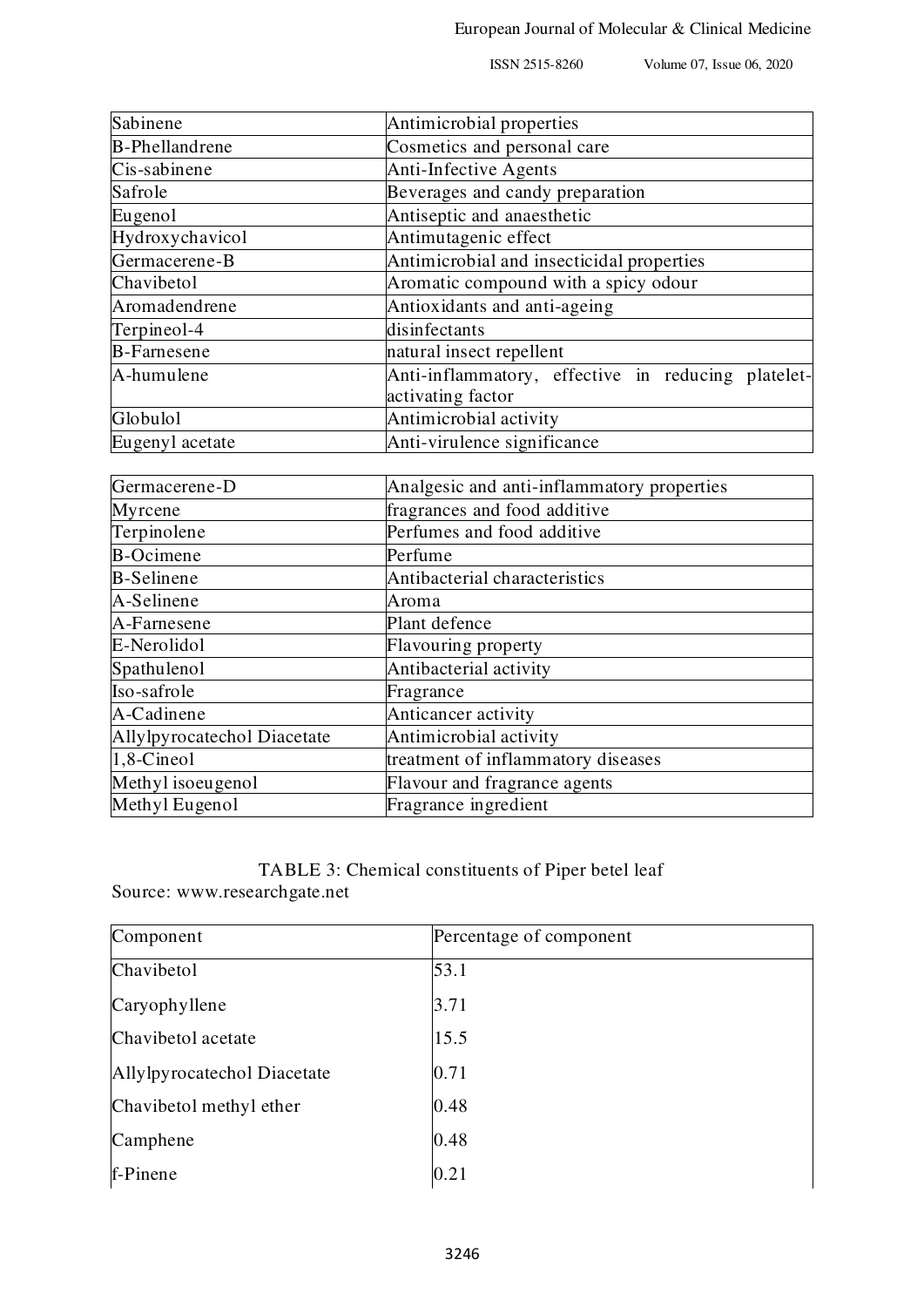# European Journal of Molecular & Clinical Medicine

ISSN 2515-8260 Volume 07, Issue 06, 2020

| Eugenol                       | 0.32 |
|-------------------------------|------|
| u-Limonene                    | 0.14 |
| a-Pinene                      | 0.21 |
| $1,8$ -Cineol                 | 0.04 |
| Saprobe                       | 0.11 |
| Allylpyrocatechol Monoacetate | 0.23 |

TABLE 4: STATEWISE VALUE OUTPUT OF BETEL LEAVES(2011-2017)

| A.<br>$N_o$ .    | Serial $B. 2011$ -<br>12 | $C. 2012 -$<br>13 | D. 2013 E. 2014-<br>14 | 15             | $F. 2015 -$<br>16 | 17             | $G. 2016 - H. State/U.Ts$    |
|------------------|--------------------------|-------------------|------------------------|----------------|-------------------|----------------|------------------------------|
| I.               | $J_{\cdot}$              | K.                | L.                     | M.             | N.                | 0.             | $P_{\cdot}$                  |
| 1.               | 87437                    | 102221            | 123210                 | 140720         | 48240             | 62130          | Andhra<br>Pradesh            |
| $\overline{2}$ . | $\overline{0}$           | $\overline{0}$    | $\overline{0}$         | $\overline{0}$ | $\overline{0}$    | $\overline{0}$ | Arunachal<br>Pradesh         |
| 3.               | 37133                    | 40528             | 40390                  | 40390          | 40390             | 29177          | Assam                        |
| 4.               | $\overline{0}$           | $\overline{0}$    | $\overline{0}$         | $\overline{0}$ | $\overline{0}$    | $\overline{0}$ | <b>Bihar</b>                 |
| $\vert$ 5.       | $\overline{0}$           | $\overline{0}$    | $\overline{0}$         | $\overline{0}$ | $\overline{0}$    | $\overline{0}$ | Chhattisgarh                 |
| 6.               | $\overline{0}$           | $\overline{0}$    | $\overline{0}$         | $\overline{0}$ | $\overline{0}$    | $\overline{0}$ | Goa                          |
| $\overline{7}$ . | 0                        | $\overline{0}$    | $\overline{0}$         | $\overline{0}$ | $\overline{0}$    | $\overline{0}$ | Gujarat                      |
| 8.               | $\overline{0}$           | $\overline{0}$    | $\overline{0}$         | $\overline{0}$ | $\overline{0}$    | $\overline{0}$ | Haryana                      |
| 9.               | $\overline{0}$           | $\overline{0}$    | $\overline{0}$         | $\overline{0}$ | $\overline{0}$    | $\overline{0}$ | Himachal<br>Pradesh          |
| 10.              | $\overline{0}$           | $\overline{0}$    | $\overline{0}$         | $\overline{0}$ | $\overline{0}$    | $\overline{0}$ | $\alpha$<br>Jammu<br>Kashmir |
| 11.              | $ 0\rangle$              | $\overline{0}$    | $\overline{0}$         | $\overline{0}$ | $\overline{0}$    | $\overline{0}$ | Jharkhand                    |
| 12.              | $\overline{0}$           | $\overline{0}$    | $\overline{0}$         | $\overline{0}$ | $\overline{0}$    | $\overline{0}$ | Karnataka                    |
| 13.              | 36787                    | 21961             | 22042                  | 21008          | 22141             | 18700          | Kerala                       |
| 14.              | $\overline{0}$           | $\overline{0}$    | $\overline{0}$         | $\overline{0}$ | $\overline{0}$    | $\overline{0}$ | Madhya<br>Pradesh            |
| 15.              | $\overline{0}$           | $\overline{0}$    | $\overline{0}$         | $\overline{0}$ | $\overline{0}$    | $\overline{0}$ | Maharashtra                  |
| 16.              | 26                       | 178               | 58                     | 30             | 28                | 70             | Manipur                      |
| 17.              | 325                      | 349               | 375                    | 407            | 425               | 425            | Meghalaya                    |
| 18.              | $\overline{0}$           | $\overline{0}$    | $\overline{0}$         | $\overline{0}$ | $\overline{0}$    | $\overline{0}$ | Mizoram                      |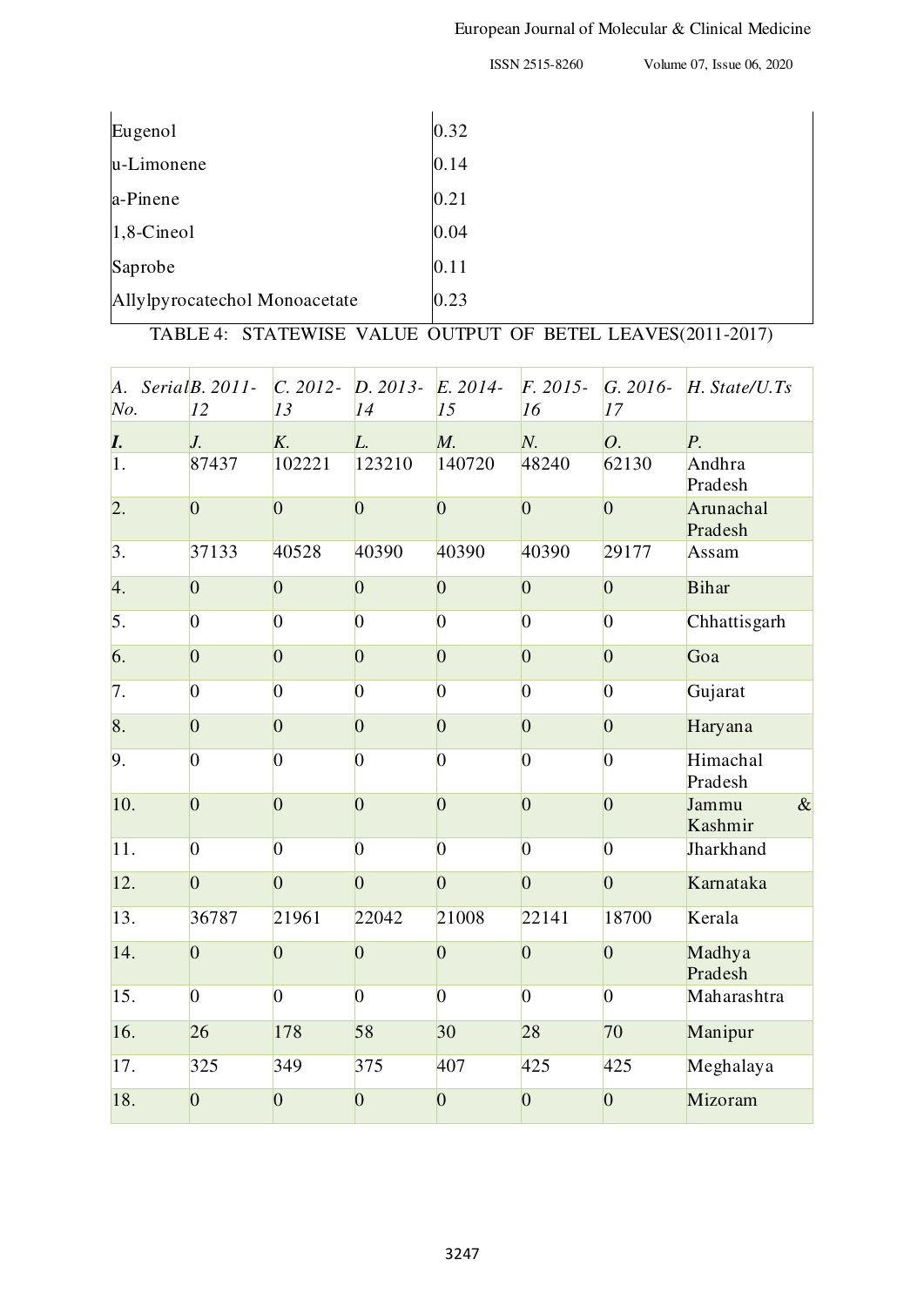| 19. | $\overline{0}$  | $\overline{0}$ | $\overline{0}$ | $\overline{0}$ | $\overline{0}$ | $\vert 0 \vert$ | Nagaland                |
|-----|-----------------|----------------|----------------|----------------|----------------|-----------------|-------------------------|
| 20. | $\overline{0}$  | $\overline{0}$ | $\overline{0}$ | 77361          | 77924          | 78387           | Odisha                  |
| 21. | $\overline{0}$  | $\overline{0}$ | $\overline{0}$ | $\overline{0}$ | $\overline{0}$ | $\overline{0}$  | Punjab                  |
| 22. | $\overline{0}$  | $\overline{0}$ | $\overline{0}$ | $\overline{0}$ | $\overline{0}$ | $\overline{0}$  | Rajasthan               |
| 23. | $\overline{0}$  | $\overline{0}$ | $\overline{0}$ | $\overline{0}$ | $\overline{0}$ | $\overline{0}$  | Sikkim                  |
| 24. | $\overline{0}$  | $\overline{0}$ | $\overline{0}$ | $\overline{0}$ | $\overline{0}$ | $\overline{0}$  | Tamil Nadu              |
| 25. | 585             | 470            | 5              | $\overline{2}$ | $\overline{0}$ | $\overline{0}$  | Telangana               |
| 26. | 1749            | 1749           | 2464           | 1849           | 1849           | 1976            | Tripura                 |
| 27. | $\overline{0}$  | $\overline{0}$ | $\overline{0}$ | $\overline{0}$ | $\overline{0}$ | $\overline{0}$  | <b>Uttar Pradesh</b>    |
| 28. | $\overline{0}$  | $\overline{0}$ | $\overline{0}$ | $\overline{0}$ | $\overline{0}$ | $\overline{0}$  | <b>Uttarakhand</b>      |
| 29. | 584379          | 588302         | 591988         | 593675         | 598185         | 598891          | West Bengal             |
| 30. | $\overline{0}$  | $\overline{0}$ | $\overline{0}$ | $\overline{0}$ | $\overline{0}$ | $\overline{0}$  | A & N Islands           |
| 31. | $\overline{0}$  | $\overline{0}$ | $\overline{0}$ | $\overline{0}$ | $\overline{0}$ | $\overline{0}$  | Chandigarh              |
| 32. | $\overline{0}$  | $\overline{0}$ | $\overline{0}$ | $\overline{0}$ | $\overline{0}$ | $\overline{0}$  | Dadra & Nagar<br>Haveli |
| 33. | $\vert 0 \vert$ | $\overline{0}$ | $\overline{0}$ | $\overline{0}$ | $\overline{0}$ | $\overline{0}$  | Daman & Diu             |
| 34. | $\overline{0}$  | $\overline{0}$ | $\overline{0}$ | $\overline{0}$ | $\overline{0}$ | $\overline{0}$  | Delhi                   |
| 35. | $\mathbf{1}$    | $\overline{0}$ | $\mathbf{1}$   | 1              | $\mathbf{1}$   | 1               | Lakshadweep             |
| 36. | 9               | 9              | 17             | 20             | 10             | 13              | Puducherry              |
|     | 748432          | 755767         | 780550         | 875462         | 789193         | 789770          | All India               |

Source: Agriculture and Allied Sector

TABLE 5: Betel Leaf Country Wise Export Data (Value in Rs. Lacs, Qty in MT) Source: DGCIS Annual Export

| <b>COUNTRY</b> | 2017-18  |          | 2018-19            |                 | 2019-20  |                 |
|----------------|----------|----------|--------------------|-----------------|----------|-----------------|
|                | Qty      | Rs. Lacs | <b>Qty</b>         | <b>Rs. Lacs</b> | Qty      | <b>Rs. Lacs</b> |
| Bangladesh Pr  | 7,463.35 | 1,568.67 | 12,255.56 3,254.52 |                 | 9,401.17 | 2,382.99        |
| Sri Lanka Dsr  | 107.73   | 138.04   | 266.95             | 553.09          | 255.14   | 618.92          |
| Malaysia       | 234.44   | 352.46   | 341.29             | 488.07          | 184.08   | 247.38          |
| Australia      | 12.77    | 83.58    | 19.78              | 132.34          | 28.96    | 199.50          |
| Canada         | 60.70    | 80.35    | 61.20              | 73.37           | 69.78    | 92.75           |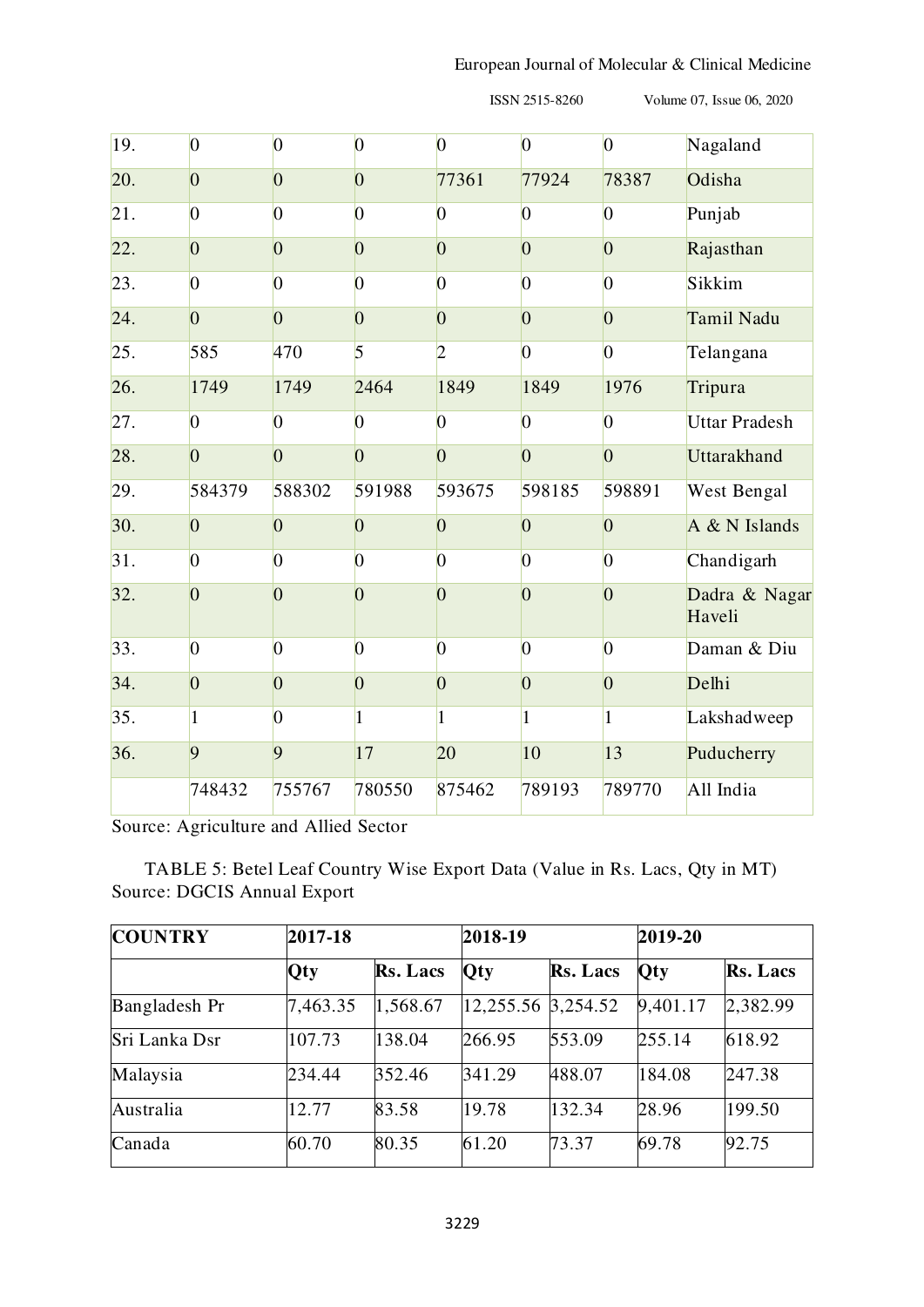# European Journal of Molecular & Clinical Medicine

|                    |        |        |        | ISSN 2515-8260 |        | Volume 07, Issue 06, 2020 |
|--------------------|--------|--------|--------|----------------|--------|---------------------------|
| Saudi Arab         | 0.95   | 0.68   | 27.55  | 44.79          | 29.28  | 44.43                     |
| Nepal              | 29.92  | 14.11  | 142.67 | 21.71          | 320.53 | 38.66                     |
| Lebanon            | 31.27  | 14.53  | 33.04  | 17.88          | 28.71  | 26.91                     |
| Russia             | 0.00   | 0.00   | 0.00   | 0.00           | 9.62   | 23.14                     |
| France             | 2.75   | 3.09   | 3.91   | 4.94           | 18.71  | 21.39                     |
| Kenya              | 14.38  | 38.33  | 11.75  | 37.08          | 5.72   | 17.02                     |
| Yemen Republic     | 5.92   | 10.99  | 1.52   | 2.37           | 8.53   | 16.16                     |
| <b>U</b> Arab EMTs | 17.77  | 36.96  | 21.32  | 35.50          | 9.09   | 15.67                     |
| Thailand           | 0.00   | 0.00   | 0.48   | 0.29           | 1.93   | 4.19                      |
| <b>USA</b>         | 0.00   | 0.00   | 0.13   | 0.54           | 0.66   | 2.95                      |
| Singapore          | 6.64   | 10.02  | 5.36   | 3.00           | 7.44   | 2.63                      |
| <b>UK</b>          | 148.53 | 320.41 | 0.27   | 0.28           | 2.24   | 1.88                      |
| Jordan             | 0.00   | 0.00   | 0.31   | 1.31           | 0.50   | 1.15                      |
| Afghanistan Tis    | 0.68   | 0.61   | 0.00   | 0.00           | 0.36   | 1.02                      |
| Germany            | 0.19   | 0.21   | 0.05   | 0.08           | 0.26   | 0.82                      |
| Oman               | 0.00   | 0.00   | 0.00   | 0.00           | 2.75   | 0.48                      |
| Italy              | 0.00   | 0.00   | 0.00   | 0.00           | 0.34   | 0.45                      |
| Hong Kong          | 0.07   | 0.11   | 0.07   | 0.27           | 0.17   | 0.39                      |
| New Zealand        | 0.00   | 0.00   | 0.00   | 0.00           | 0.12   | 0.33                      |
| Maldives           | 1.06   | 0.48   | 0.09   | 0.20           | 0.37   | 0.30                      |
| Japan              | 0.11   | 0.11   | 0.61   | 0.33           | 0.04   | 0.05                      |
| Sweden             | 0.07   | 0.11   | 0.03   | 0.09           | 0.02   | 0.04                      |
| Baharain Is        | 0.01   | 0.00   | 0.00   | 0.00           | 0.00   | 0.00                      |
| Brunei             | 0.00   | 0.00   | 0.10   | 0.08           | 0.00   | 0.00                      |
| China P Rp         | 0.09   | 0.23   | 0.00   | 0.00           | 0.00   | 0.00                      |
| Denmark            | 0.00   | 0.00   | 0.80   | 2.13           | 0.00   | 0.00                      |
| Fiji Is            | 0.00   | 0.00   | 0.05   | 0.06           | 0.00   | 0.00                      |
| Ghana              | 0.00   | 0.00   | 0.04   | 0.04           | 0.00   | 0.00                      |
| Kuwait             | 0.18   | 0.41   | 0.00   | 0.00           | 0.00   | 0.00                      |
| Netherland         | 0.20   | 0.27   | 0.00   | 0.00           | 0.00   | 0.00                      |
| Norway             | 0.01   | 0.01   | 0.00   | 0.00           | 0.00   | 0.00                      |
|                    |        |        |        |                |        |                           |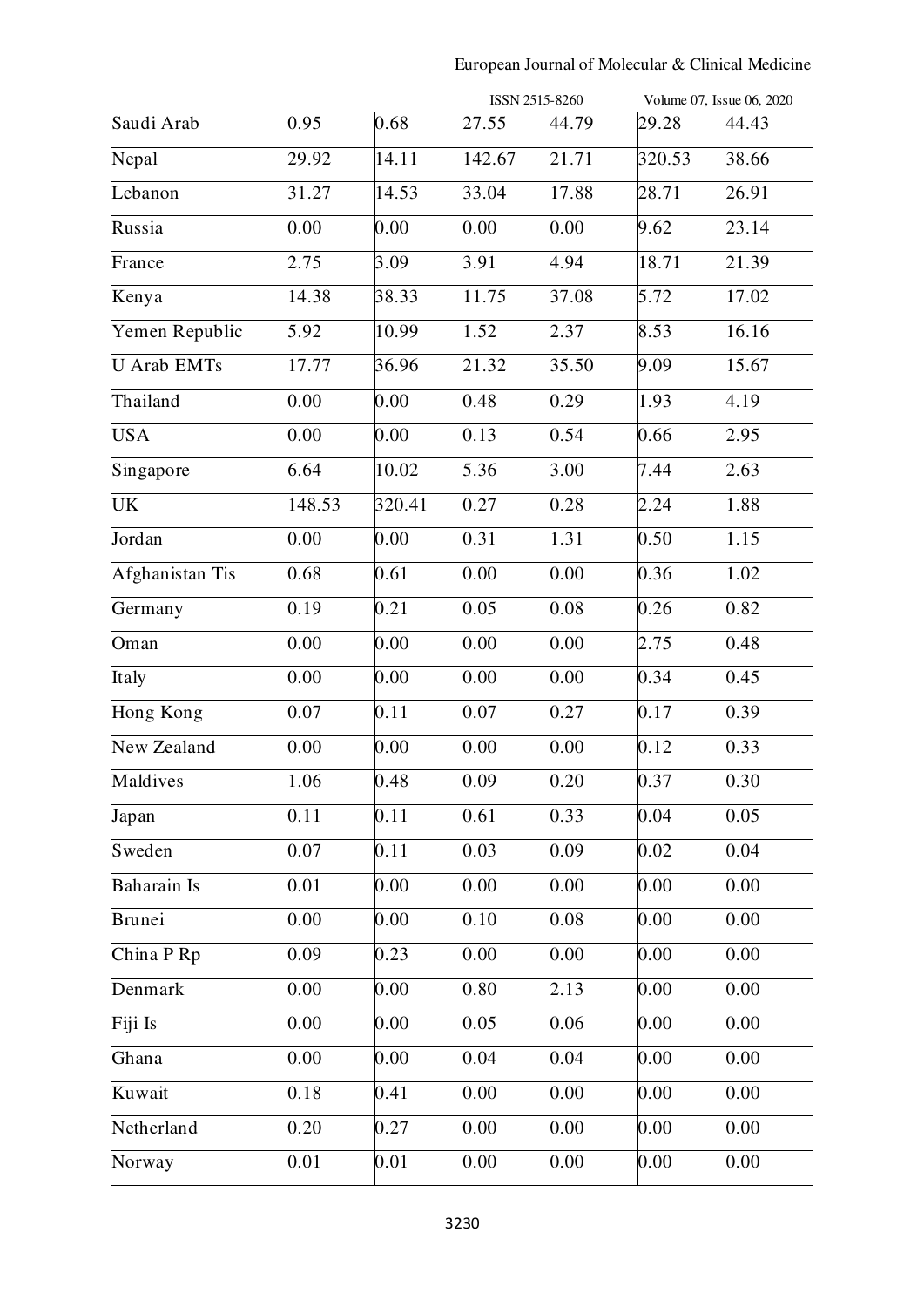# European Journal of Molecular & Clinical Medicine

|              |          |          | ISSN 2515-8260                    |      | Volume 07, Issue 06, 2020 |      |
|--------------|----------|----------|-----------------------------------|------|---------------------------|------|
| Qatar        | 0.00     | 0.00     | 0.12                              | 0.12 | 0.00                      | 0.00 |
| South Africa | 0.50     | 0.63     | 0.31                              | 0.79 | 0.00                      | 0.00 |
| Spain        | 0.00     | 0.00     | 0.05                              | 0.14 | 0.00                      | 0.00 |
| Switzerland  | 0.02     | 0.02     | 0.00                              | 0.00 | 0.00                      | 0.00 |
| Total        | 8,140.31 | 2,675.42 | $ 13,195.41 \t\t   4,675.41 \t\t$ |      | 10,386.52 3,761.60        |      |

TABLE 6: Import Trend Analysis for Betel Leaves: Source: connect2india.com, agriexchange.apeda.gov.in

| Sl.No | <b>Country</b>    | Qty    | <b>Value(USD</b><br><b>Million</b> ) | Month   | Year |  |
|-------|-------------------|--------|--------------------------------------|---------|------|--|
| 1.    | Bangladesh        | 718020 | 0.29                                 | October | 2019 |  |
| 2.    | Sri Lanka         | 24080  | 0.08                                 | October | 2019 |  |
| 3.    | Australia         | 6110   | 0.04                                 | October | 2019 |  |
| 4.    | Malaysia          | 18140  | 0.03                                 | October | 2019 |  |
| 5.    | Canada            | 5040   | 0.01                                 | October | 2019 |  |
| 6.    | Saudi Arabia 5190 |        | $\rm 0.01$                           | October | 2019 |  |

TABLE 7: India Import Statistics of Betel Leaves (Qty in MT, Value in Rs. Lacs) Source: DGCIS

|                 | 2017-18    |                | 2018-19    |                | 2019-20   |                |
|-----------------|------------|----------------|------------|----------------|-----------|----------------|
| Country         | <b>Oty</b> | <b>Rs.Lacs</b> | <b>Qty</b> | <b>Rs.Lacs</b> | Qty       | <b>Rs.Lacs</b> |
| Sri Lanka Dsr   | 11839.41   | 30408.73       | 10998.05   | 29072.50       | 9554.51   | 25571.51       |
| Indonesia       | 6514.82    | 10512.58       | 9508.60    | 18484.20       | 7107.14   | 8534.75        |
| <b>USA</b>      | 0.00       | 0.00           | 11.09      | 30.47          | 5.44      | 15.54          |
| Afghanistan Tis | 0.00       | 0.00           | 59.64      | 254.48         | 85.55     | 374.20         |
| Unspecified     | 0.00       | 0.00           | 0.00       | 0.00           | 0.00      | 0.00           |
| Vietnam Soc Rep | 86.00      | 115.64         | 32.00      | 56.54          | 98.00     | 145.16         |
| Nepal           | 26.18      | 67.02          | $0.00\,$   | 0.00           | $0.00\,$  | 0.00           |
| Pakistan Ir     | 1.80       | 4.59           | 0.00       | 0.00           | 0.00      | 0.00           |
| Australia       | 0.00       | 0.00           | 0.40       | 1.88           | 0.00      | 0.00           |
| Bangladesh Pr   | 699.38     | 1776.77        | 72.00      | 187.13         | 0.00      | 0.00           |
| Canada          | 0.00       | 0.00           | 0.00       | 0.00           | 1.13      | 5.00           |
| Thailand        | 0.00       | $0.00\,$       | 0.00       | 0.00           | 0.04      | 0.20           |
| Timor-Leste     | 18.00      | 45.67          | 0.00       | 0.00           | 0.00      | 0.00           |
| Turkey          | 0.00       | $0.00\,$       | 0.00       | 0.00           | 34.00     | 32.29          |
| Total           | 19,185.59  | 42,931.00      | 20,681.79  | 48,087.20      | 16,885.81 | 34,678.65      |